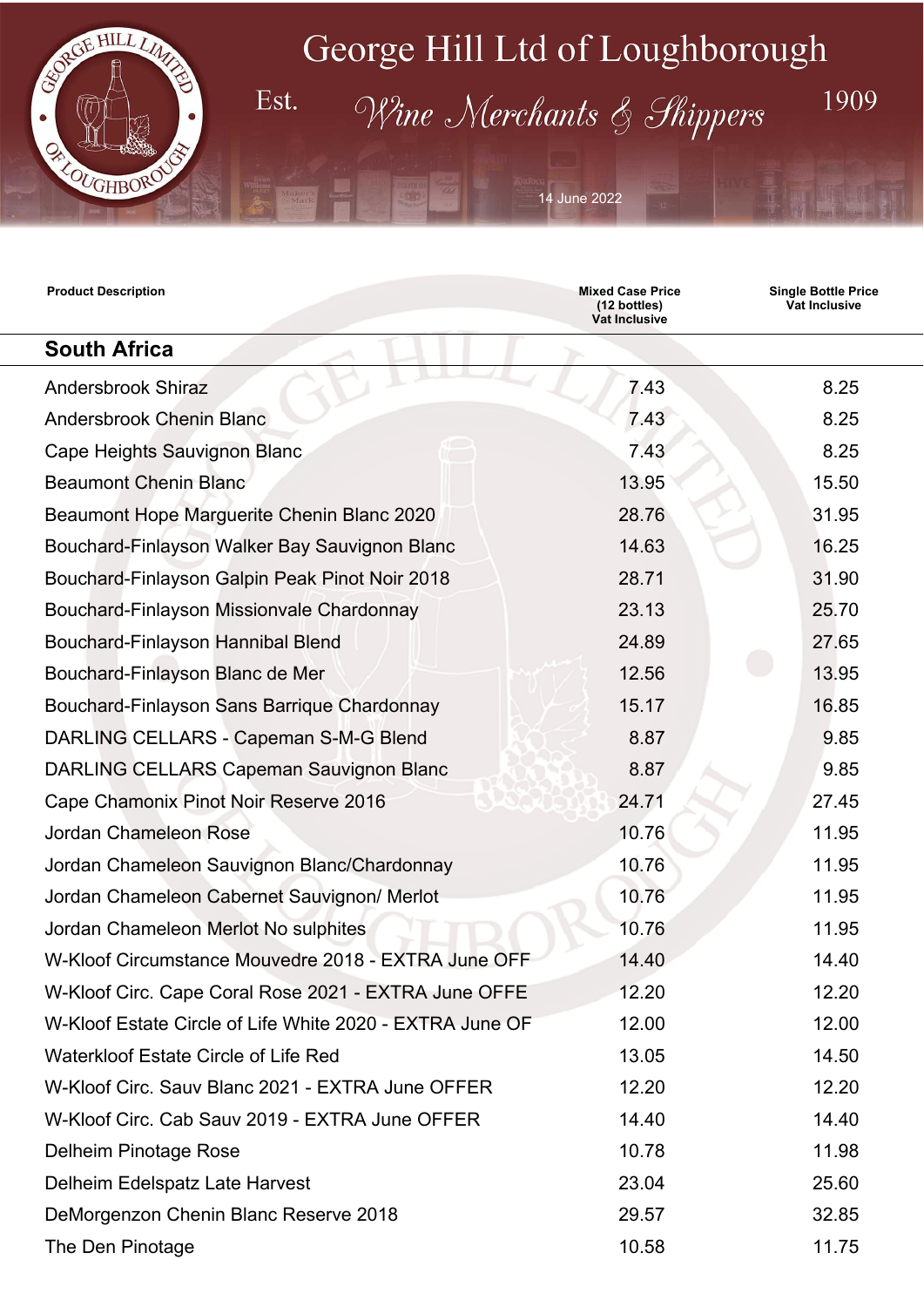| <b>Product Description</b>                         | <b>Mixed Case Price</b><br>(12 bottles)<br>Vat Inclusive | <b>Single Bottle Price</b><br>Vat Inclusive |
|----------------------------------------------------|----------------------------------------------------------|---------------------------------------------|
| The Den Pinotage Rose                              | 10.08                                                    | 11.20                                       |
| The Den Chenin Blanc                               | 10.08                                                    | 11.20                                       |
| <b>Edgebaston The Pepper Pot</b>                   | 10.25                                                    | 11.39                                       |
| False Bay Old School Syrah                         | 7.91                                                     | 8.79                                        |
| False Bay Whole Bunch Rose                         | 7.91                                                     | 8.79                                        |
| False Bay Slow Chenin Blanc                        | 7.91                                                     | 8.79                                        |
| False Bay Bush Vine Pinotage                       | 7.91                                                     | 8.79                                        |
| The Foundry Syrah 2016 - When Gone SEE NEW VINTAG  | 16.16                                                    | 17.95                                       |
| The Foundry Grenache Blanc 2020                    | 16.88                                                    | 18.75                                       |
| The Foundry Roussanne                              | 16.88                                                    | 18.75                                       |
| The Foundry Viognier                               | 16.88                                                    | 18.75                                       |
| The Francophile SYRAH 19-20                        | 10.44                                                    | 11.60                                       |
| The Francophile Chenin Blanc 20-21                 | 10.44                                                    | 11.60                                       |
| The Francophile Syrah 250ml CAN                    | 4.75                                                     | 5.00                                        |
| Groote Post Unwooded Chardonnay                    | 11.60                                                    | 12.89                                       |
| <b>Groote Post Merlot</b>                          | 12.97                                                    | 14.40                                       |
| Groote Post Old Mans Blend RED                     | 10.35                                                    | 11.50                                       |
| <b>Groote Post Old Mans Blend WHITE</b>            | 10.35                                                    | 11.50                                       |
| <b>Groote Post Shiraz</b>                          | 14.04                                                    | 15.60                                       |
| Painted Wolf Guillermo Pinotage                    | 15.84                                                    | 17.60                                       |
| Jordan Cobblers Hill Reserve 2016                  | 30.56                                                    | 33.95                                       |
| Jordan Barrel Fermented Chardonnay                 | 16.51                                                    | 17.95                                       |
| Jordan Prospector Syrah                            | 15.84                                                    | 17.60                                       |
| Jordan Unoaked Chardonnay                          | 12.58                                                    | 13.98                                       |
| Jordan Black Magic Merlot 2018                     | 15.74                                                    | 17.49                                       |
| Jordan Inspector Peringuey Chenin Blanc            | 12.58                                                    | 13.98                                       |
| Jordan Long Fuse Cabernet Sauvignon                | 15.89                                                    | 17.65                                       |
| Jordan Nine Yards Chardonnay                       | 30.56                                                    | 33.95                                       |
| KEG - Merlot 20 litre Sec Bird - SAB1953           | 198.00                                                   | 198.00                                      |
| KEG - Sauv Blanc 20 litre - Sec Bird - Ref SAB1951 | 198.00                                                   | 198.00                                      |
| Liberator Ep.21 - MSG 2017                         | 17.98                                                    | 19.98                                       |
| Liberator Chenin No5 250ml CAN                     | 4.75                                                     | 5.00                                        |
| Liberator Bishop of Norwich LBV 2012               | 20.66                                                    | 22.95                                       |
| Liberator Ep.32 - Opposites Attract                | 14.85                                                    | 16.50                                       |
| Liberator Ep.33.3 - Born under a bad sign Pinotage | 22.37                                                    | 24.85                                       |
| Liberator Ep.34 - New Blood and Chocolate          | 19.35                                                    | 21.50                                       |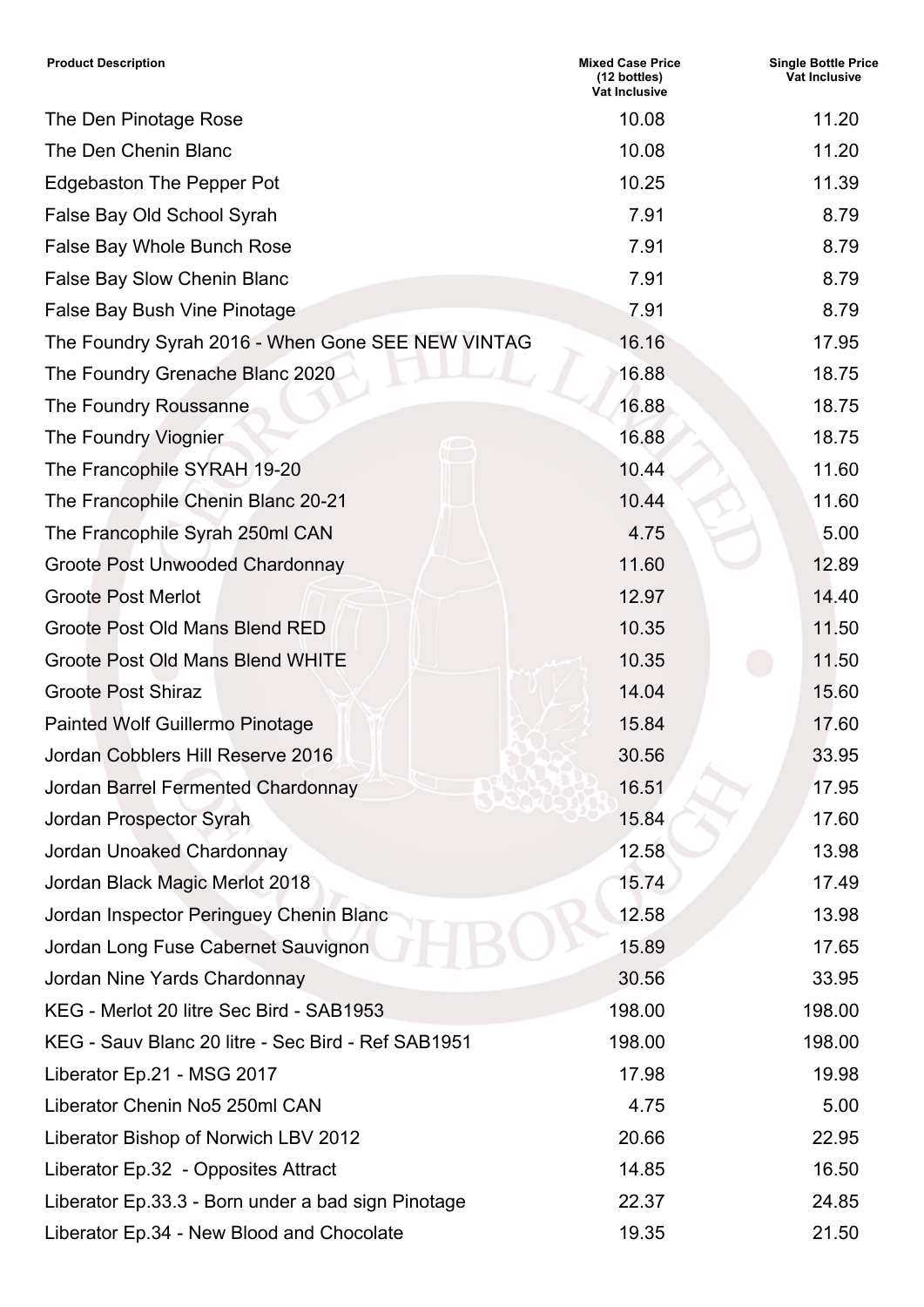| <b>Product Description</b>                             | <b>Mixed Case Price</b><br>(12 bottles)<br>Vat Inclusive | <b>Single Bottle Price</b><br><b>Vat Inclusive</b> |
|--------------------------------------------------------|----------------------------------------------------------|----------------------------------------------------|
| Liberator Ep.27 - World Turned Upside Down Grenache BI | 14.13                                                    | 15.70                                              |
| Liberator Ep.28 - All This Untamed Beauty Pinot Noir   | 23.09                                                    | 25.65                                              |
| Liberator Ep.36 - This is the Sea Albarino             | 12.24                                                    | 13.60                                              |
| Painted Wolf Madach - red hunting blend                | 12.24                                                    | 13.60                                              |
| Meerlust Red 2018                                      | 13.46                                                    | 14.95                                              |
| Naude Old Vine Cinsault 2015 - 16                      | 33.75                                                    | 37.50                                              |
| Percheron Chenin Blanc/ Viogner                        | 7.73                                                     | 8.59                                               |
| Percheron Shiraz/ Mourvedre                            | 7.73                                                     | 8.59                                               |
| <b>Percheron Old Vine Cinsault</b>                     | 7.73                                                     | 8.59                                               |
| <b>Primordial Soup Red Blend</b>                       | 6.98                                                     | 7.75                                               |
| <b>Primordial Soup White Blend</b>                     | 6.98                                                     | 7.75                                               |
| Quando Sauvignon Blanc 2020-21                         | 11.39                                                    | 12.65                                              |
| <b>Raka Spliced</b>                                    | 12.58                                                    | 13.98                                              |
| Raka Quinary                                           | 15.19                                                    | 16.88                                              |
| Raka Figurehead                                        | 15.19                                                    | 16.88                                              |
| Raka Sangiovese                                        | 14.20                                                    | 15.78                                              |
| Jordan The Real McCoy Riesling                         | 13.77                                                    | 15.30                                              |
| <b>Painted Wolf Roussanne</b>                          | 15.84                                                    | 17.60                                              |
| <b>Meerlust Rubicon 2017</b>                           | 26.90                                                    | 29.89                                              |
| <b>Running Duck Shiraz</b>                             | 8.08                                                     | 8.98                                               |
| <b>Running Duck Rose</b>                               | 8.08                                                     | 8.98                                               |
| Running Duck Chenin Blanc/ Sauvignon Blanc             | 8.08                                                     | 8.98                                               |
| Running Duck Cabernet Sauvignon No added sulphur       | 8.37                                                     | 9.30                                               |
| <b>Rustenberg Grenache</b>                             | 12.56                                                    | 13.95                                              |
| <b>Rustenberg Roussanne</b>                            | 12.56                                                    | 13.95                                              |
| W-Kloof Seriously COOL Cinsault 2020 - EXTRA June Offe | 12.20                                                    | 12.20                                              |
| W-Kloof Seriously COOL Chenin 2021 - EXTRA June OFF    | 10.50                                                    | 10.50                                              |
| <b>Underworld Grenache Blanc</b>                       | 11.21                                                    | 12.45                                              |
| Vasco & the Explorers Touriga Nacional 16              | 10.13                                                    | 11.25                                              |
| Vasco & the Explorers Alvarinho - When gone SOLD OUT   | 10.98                                                    | 12.20                                              |
| Vasco Alvarinho 250ml CAN                              | 4.75                                                     | 5.00                                               |
| Klein Constantia Vin de Constance 2015 - 18            | 61.20                                                    | 68.00                                              |
| <b>Alsace</b>                                          |                                                          |                                                    |
| <b>Turckheim Cave Tradition Gewurztraminer</b>         | 12.88                                                    | 13.85                                              |
| Turckheim Gewurztraminer Vendange Tardive 50cl         | 23.18                                                    | 25.75                                              |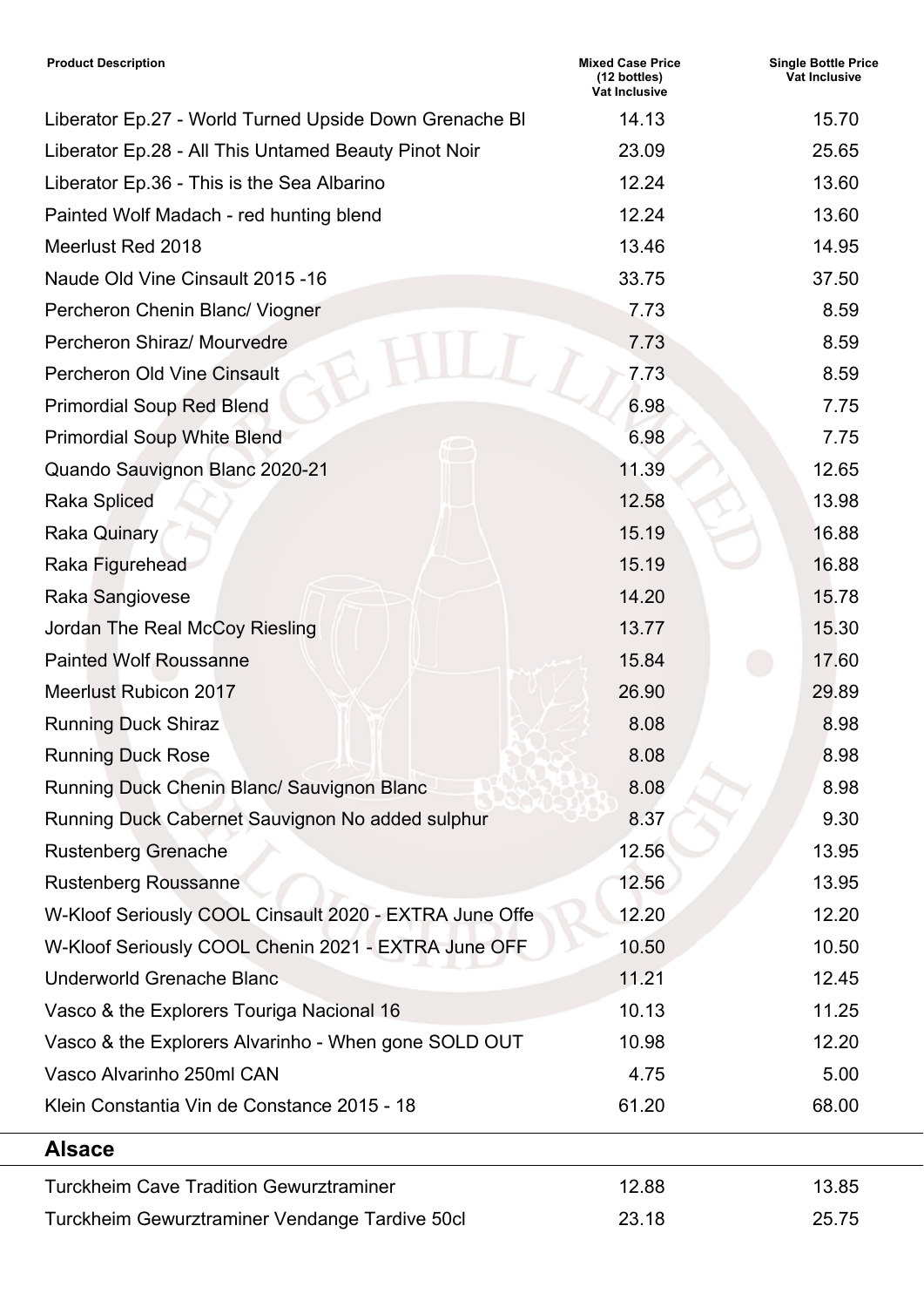| <b>Product Description</b>                            | <b>Mixed Case Price</b><br>(12 bottles)<br>Vat Inclusive | <b>Single Bottle Price</b><br>Vat Inclusive |
|-------------------------------------------------------|----------------------------------------------------------|---------------------------------------------|
| Rolly-Gassmann Gewurztraminer 2016                    | 26.54                                                    | 29.49                                       |
| <b>Turckheim Cave Tradition Pinot Blanc</b>           | 10.35                                                    | 11.50                                       |
| Turckheim Organic Pinot Noir                          | 15.12                                                    | 16.80                                       |
| <b>Turckheim Organic Pinot Blanc</b>                  | 12.11                                                    | 13.45                                       |
| Rolly-Gassmann Riesling 2019                          | 19.58                                                    | 21.75                                       |
| <b>Turckheim Sylvaner Vieilles Vignes</b>             | 11.07                                                    | 12.30                                       |
| <b>Argentina</b>                                      |                                                          |                                             |
| Don Cristobal Barrel Selection Malbec                 | 13.48                                                    | 14.98                                       |
| Don Cristobal 1492 Malbec                             | 10.31                                                    | 11.45                                       |
| Don Cristobal 1492 Verdelho                           | 10.31                                                    | 11.45                                       |
| Los Haroldos Hermandad Blend                          | 21.06                                                    | 23.40                                       |
| Los Haroldos Hermandad Malbec                         | 21.06                                                    | 23.40                                       |
| La Nina Malbec                                        | 8.99                                                     | 9.99                                        |
| Los Haroldos Roble Bonarda                            | 11.68                                                    | 12.98                                       |
| Los Haroldos Chacabuco Torrontes                      | 9.70                                                     | 10.78                                       |
| Los Haroldos Roble Malbec                             | 11.68                                                    | 12.98                                       |
| Los Haroldos Chacabuco Viognier                       | 9.70                                                     | 10.78                                       |
| Los Haroldos Roble Blend                              | 11.68                                                    | 12.98                                       |
| Don Cristobal Los Pueblos blend                       | 9.68                                                     | 10.75                                       |
| Don Cristobal Triana                                  | 20.66                                                    | 22.95                                       |
| Vista Sierra Malbec                                   | 8.06                                                     | 8.95                                        |
| <b>Australia</b>                                      |                                                          |                                             |
| Peter Lehmann The Barossan Shiraz                     | 17.55                                                    | 19.50                                       |
| <b>Coriole Estate Nero</b>                            | 14.63                                                    | 16.25                                       |
| <b>Coriole Estate Fiano</b>                           | 15.75                                                    | 17.50                                       |
| <b>Coriole Estate Sangiovese</b>                      | 14.63                                                    | 16.25                                       |
| Coriole Estate Molly's Garden Sangiovese/ Shiraz      | 12.24                                                    | 13.60                                       |
| Corryton Burge Cabernet Sauvignon - NEW               | 11.66                                                    | 12.96                                       |
| Corryton Burge Chardonnay - NEW                       | 11.66                                                    | 12.96                                       |
| Corryton Burge Kith Barossa Shiraz - NEW              | 17.01                                                    | 18.90                                       |
| Corryton Burge Kith Adelaide Hill Pinot Gris - NEW    | 17.01                                                    | 18.90                                       |
| Dandelion Lion's Tooth Shiraz/ Riesling               | 14.81                                                    | 16.45                                       |
| De Bortoli Regional Reserve Pinot Noir - Yarra Valley | 11.61                                                    | 12.90                                       |
| Dry River Shiraz                                      | 7.16                                                     | 7.95                                        |
| Henschke Peggys Hill Riesling                         | 20.57                                                    | 22.85                                       |

Ξ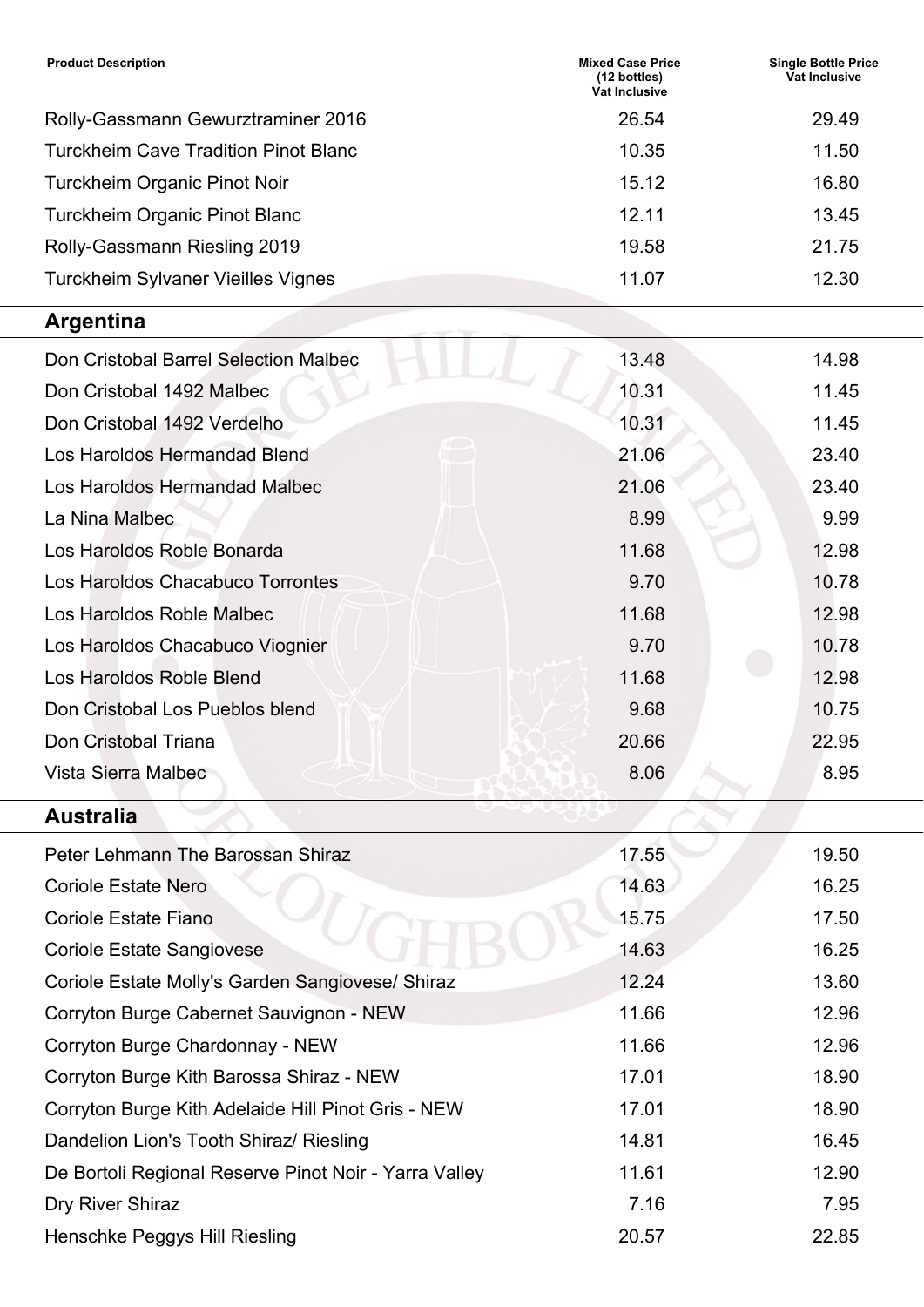| <b>Product Description</b>                     | <b>Mixed Case Price</b><br>(12 bottles)<br><b>Vat Inclusive</b> | <b>Single Bottle Price</b><br><b>Vat Inclusive</b> |
|------------------------------------------------|-----------------------------------------------------------------|----------------------------------------------------|
| Keith Tulloch Semillon 2018                    | 15.62                                                           | 17.35                                              |
| Pikes Los Companeros Shiraz/ Tempranillo       | 12.92                                                           | 14.35                                              |
| Red Robin Riesling 2014                        | 19.57                                                           | 21.75                                              |
| <b>River Retreat Pinot Noir</b>                | 9.86                                                            | 10.95                                              |
| Robert Oatley G-18 Grenache                    | 13.94                                                           | 15.49                                              |
| <b>Rolleston Vale Chardonnay</b>               | 8.82                                                            | 9.80                                               |
| <b>Rolleston Vale Shiraz</b>                   | 8.82                                                            | 9.80                                               |
| W & W Tabula Rasa RED #V18R - 50cl             | 8.72                                                            | 9.69                                               |
| W & W Tabula Rasa WHITE #V18W - 50cl           | 8.72                                                            | 9.69                                               |
| <b>Talisman Zinfandel</b>                      | 26.55                                                           | 29.50                                              |
| <b>Trentham Estate Shiraz</b>                  | 11.66                                                           | 12.95                                              |
| <b>Trentham Estate Chardonnay</b>              | 11.66                                                           | 12.95                                              |
| De Bortoli DEEN VAT Shiraz                     | 10.31                                                           | 11.45                                              |
| De Bortoli Deen VAT1 Durif                     | 10.31                                                           | 11.45                                              |
| De Bortoli Willowglen Gewurztraminer/Riesling  | 8.42                                                            | 9.35                                               |
| <b>Beaujolais</b>                              |                                                                 |                                                    |
| Jean Loron Les Thibaults Brouilly 2018/19      | 14.04                                                           | 15.60                                              |
| Chateau de Fleurie Fleurie 2019                | 16.16                                                           | 17.95                                              |
| Chateau de Bellevue Morgon Cote du Py 2018     | 18.86                                                           | 20.96                                              |
| Loron 'La Roche' Moulin-a-Vent 2011            | 28.76                                                           | 31.95                                              |
| Loron Rift 69 Beaujolais Villages No sulphites | 13.14                                                           | 14.60                                              |
| Domaine des Billards Saint-Amour 2018          | 17.98                                                           | 19.98                                              |
| <b>Bordeaux</b>                                |                                                                 |                                                    |
| Chateau des Antonins Bordeaux 2016/17          | 12.47                                                           | 13.85                                              |
| Chateau Belles-Graves Lalande de Pomerol 2014  | 24.26                                                           | 26.95                                              |
| Chartron La Fleur Rouge 2015-2016              | 11.12                                                           | 12.35                                              |
| <b>Chartron La Fleur Blanc</b>                 | 11.12                                                           | 12.35                                              |
| Charmes de Kirwan Margaux 2016-2017            | 34.79                                                           | 38.65                                              |
| <b>Chevalier Lassalle Bordeaux</b>             | 10.76                                                           | 11.96                                              |
| Chateau Cissac 2015                            | 20.25                                                           | 22.50                                              |
| Chateau Cissac 2016                            | 18.79                                                           | 20.88                                              |
| La Croix de Beaucaillou 2005 - St Julien       | 50.85                                                           | 56.50                                              |
| Chateau de Pez Saint Estephe 2016              | 42.26                                                           | 46.95                                              |
| Chateau des Pelerins Pomerol 2016              | 29.68                                                           | 32.98                                              |
| Chateau Haut-Beausejour St Estephe 2016        | 29.25                                                           | 32.50                                              |

Ξ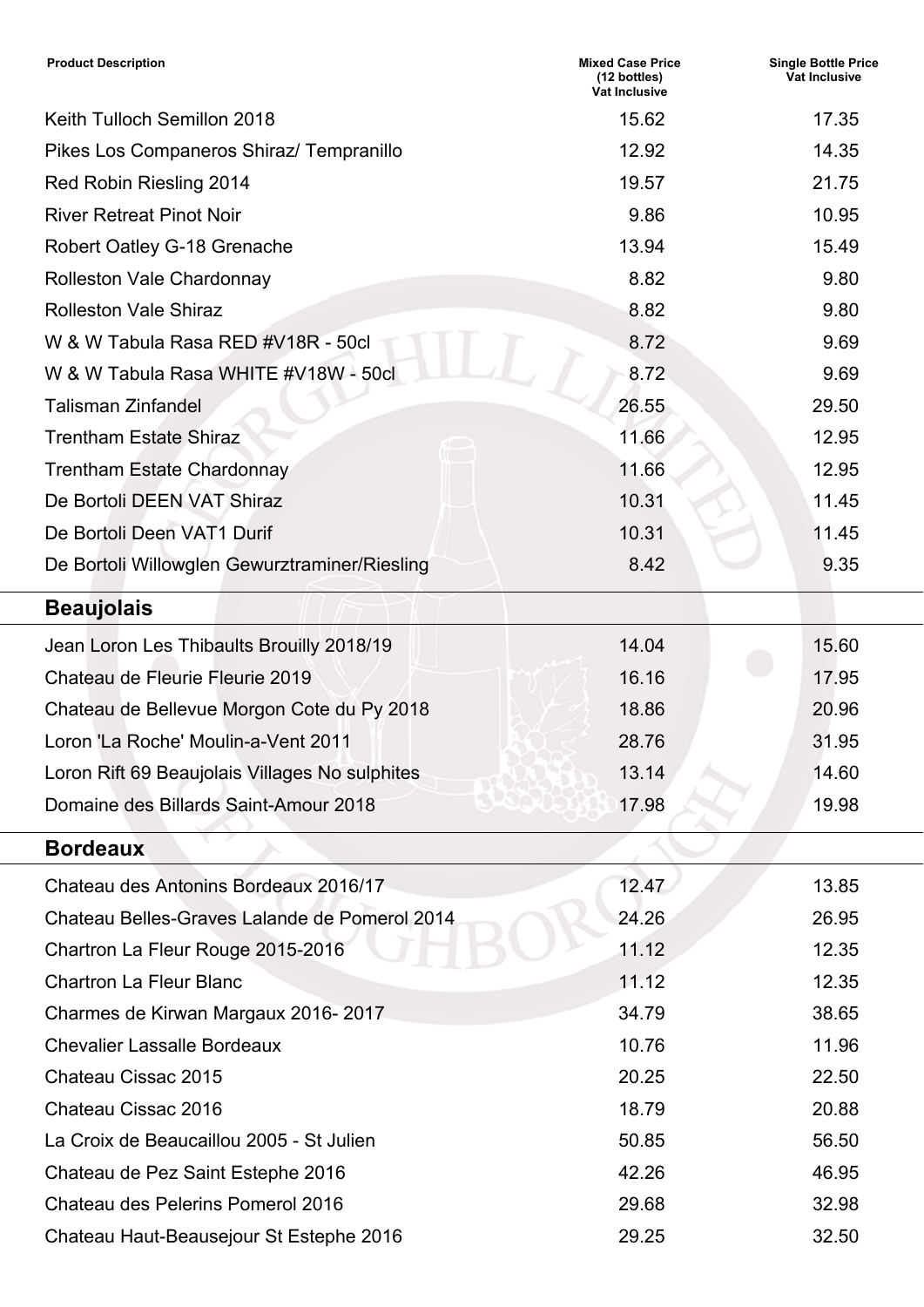| <b>Product Description</b>                             | <b>Mixed Case Price</b><br>$(12 \text{ bottles})$<br><b>Vat Inclusive</b> | <b>Single Bottle Price</b><br><b>Vat Inclusive</b> |
|--------------------------------------------------------|---------------------------------------------------------------------------|----------------------------------------------------|
| Chateau Hortevie St Julien 2005                        | 35.55                                                                     | 39.50                                              |
| Chateau Hortevie St Julien 2009                        | 35.09                                                                     | 38.99                                              |
| Chateau Kirwan 2014 - 3rd Cru Margaux                  | 58.46                                                                     | 64.95                                              |
| Chateau La Tuilerie du Puy Bordeaux Superieur TRADITIO | 11.24                                                                     | 12.49                                              |
| Chateau La Tuilerie HERITAGE Malbec/Carmenere          | 12.15                                                                     | 13.50                                              |
| Schoder & Schyler Margaux Private Reserve 2018         | 23.36                                                                     | 25.95                                              |
| Chateau Moulin Riche St Julien 2009                    | 32.38                                                                     | 35.98                                              |
| Schroder & Schyler Pauillac Private Select 2014        | 25.83                                                                     | 28.70                                              |
| Chateau Grand Peyrou St Emilion Grand Cru 2016         | 21.47                                                                     | 23.85                                              |
| Roseville, Montagne St-Emilion 2015-16                 | 15.12                                                                     | 16.80                                              |
| Res de la Comt Pauillac 15-2nd of Pichon               | 47.25                                                                     | 52.50                                              |
| Chateau Respide Reserve Graves 2016                    | 15.70                                                                     | 17.45                                              |
| Chateau La Tour de By                                  | 22.37                                                                     | 24.85                                              |
| <b>Burgundy</b>                                        |                                                                           |                                                    |
| Lupe Cholet Bourgogne Aligote                          | 14.36                                                                     | 15.95                                              |
| Lupe Cholet Beaune Les Bressandes '13-14               | 44.55                                                                     | 49.50                                              |
| Lupe Cholet Comte de Lupe Bourgogne Rouge 2019         | 17.78                                                                     | 19.75                                              |
| Bichot Bourgogne Vieilles Vignes de Chardonnay 2016    | 17.33                                                                     | 19.25                                              |
| Domaine des Malandes Chablis 2021                      | 19.62                                                                     | 21.80                                              |
| <b>Domaine Seguinot Petit Chablis</b>                  | 16.63                                                                     | 18.48                                              |
| Domaine des Malandes Montmains Chablis 1 er Cru 2020   | 31.41                                                                     | 34.90                                              |
| Domaine des Malandes Chablis Grand Cru Les Clos 19     | 58.95                                                                     | 65.50                                              |
| Domaine des Malandes Vau de Vey Chablis 1er Cru15      | 28.49                                                                     | 31.65                                              |
| Domaine des Malandes Vaudesir Chablis Gr Cru 19        | 56.25                                                                     | 62.50                                              |
| Domaine de la Motte Petit Chablis                      | 16.15                                                                     | 17.95                                              |
| Domaine de la Motte Chablis                            | 17.98                                                                     | 19.98                                              |
| <b>Bichot Chassagne Montrachet ROUGE 2017</b>          | 37.35                                                                     | 41.50                                              |
| <b>Bichot Gevrey Chambertin 2010</b>                   | 46.80                                                                     | 52.00                                              |
| Macon Blanc Villages La Crochette                      | 16.11                                                                     | 17.90                                              |
| Lupe Cholet Meursault 2014/2015                        | 50.85                                                                     | 56.50                                              |
| Benjamin Leroux Meursault 2015                         | 52.65                                                                     | 58.50                                              |
| Bichot Montagny 1er Cru 2017                           | 26.64                                                                     | 29.60                                              |
| Domaine Rion Nuits St George Vieilles Vignes           | 48.56                                                                     | 53.95                                              |
| Lupe Cholet Nuits St Georges 2012                      | 46.81                                                                     | 52.01                                              |
| Les Vieux Murs Pouilly Fuisse 2016                     | 30.56                                                                     | 33.95                                              |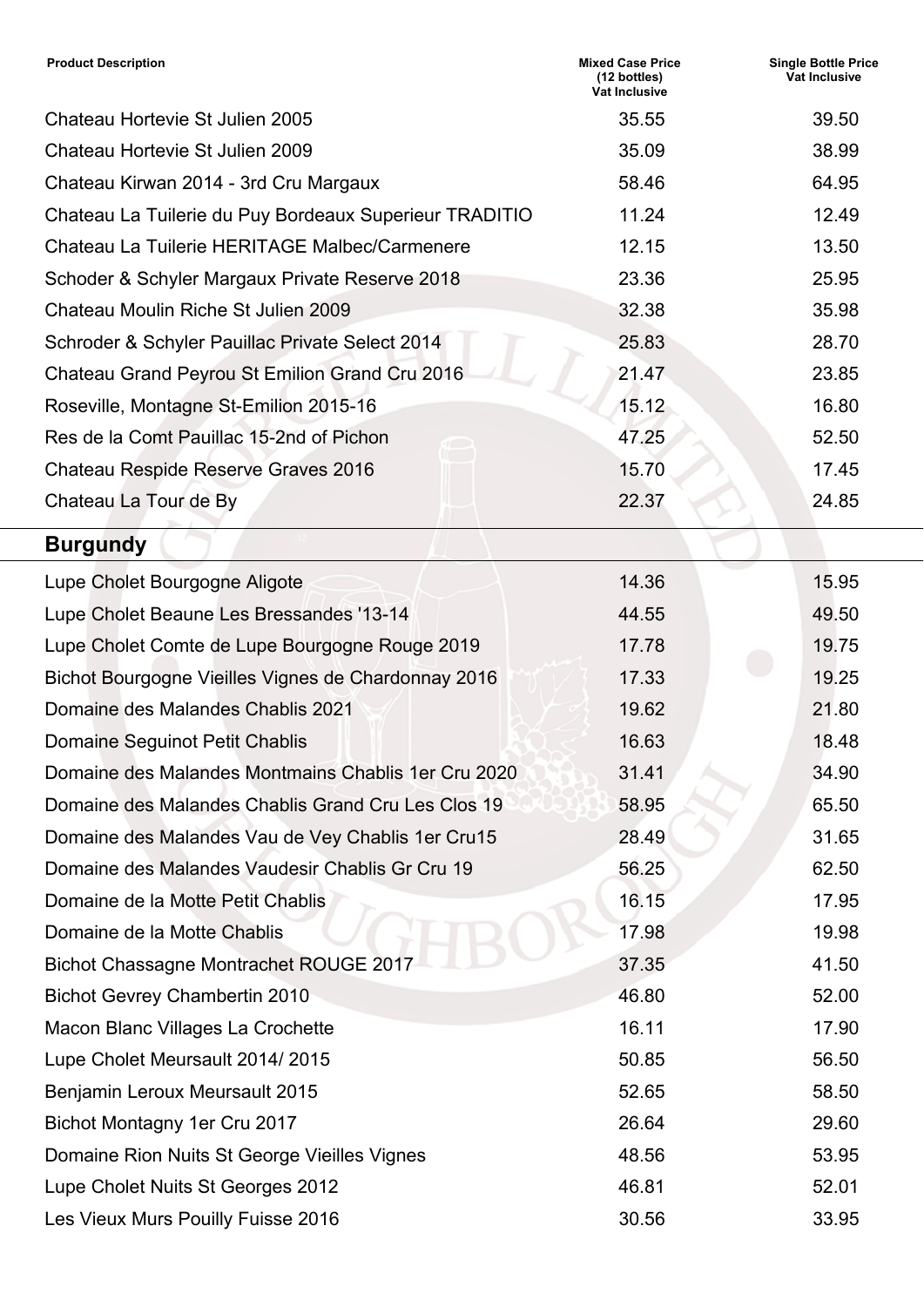| <b>Product Description</b>                              | <b>Mixed Case Price</b><br>(12 bottles)<br><b>Vat Inclusive</b> | <b>Single Bottle Price</b><br>Vat Inclusive |
|---------------------------------------------------------|-----------------------------------------------------------------|---------------------------------------------|
| Lupe Cholet Puligny Montrachet 2018                     | 63.00                                                           | 70.00                                       |
| Jean Loron Rift 71 Macon-Villages - No added sulphur    | 17.55                                                           | 19.50                                       |
| <b>Chile</b>                                            |                                                                 |                                             |
| Altaria Estates Chardonnay                              | 6.59                                                            | 7.32                                        |
| Ventisquero Grey Pinot Noir                             | 15.53                                                           | 17.25                                       |
| Ventisquero Grey Chardonnay                             | 15.53                                                           | 17.25                                       |
| Kalfu KUDA Chardonnay                                   | 13.28                                                           | 14.75                                       |
| <b>Los Tres Curas Merlot</b>                            | 7.18                                                            | 7.98                                        |
| Los Tres Curas Sauvignon Blanc                          | 7.18                                                            | 7.98                                        |
| <b>Los Tres Curas Carmenere</b>                         | 7.18                                                            | 7.98                                        |
| <b>Norte Chico Merlot</b>                               | 7.07                                                            | 7.85                                        |
| Norte Chico Rose                                        | 7.07                                                            | 7.85                                        |
| Norte Chico Chardonnay                                  | 7.07                                                            | 7.85                                        |
| Norte Chico Cabernet Sauvignon                          | 7.07                                                            | 7.85                                        |
| Norte Chico Sauvignon Blanc                             | 7.07                                                            | 7.85                                        |
| Salvaje Syrah- Roussanne - No added Sulphite            | 13.31                                                           | 14.79                                       |
| Santa Carolina Reserva Pinot Noir                       | 9.27                                                            | 10.30                                       |
| Vistamar Sepia Pinot Noir Reserva                       | 9.27                                                            | 10.30                                       |
| Casa Silva Reserva Merlot                               | 10.80                                                           | 11.99                                       |
| Casa Silva Reserva Sauvignon Blanc                      | 10.80                                                           | 11.99                                       |
| Casa Silva Late Harvest Semillon/ Gewurztraminer - 50cl | 11.57                                                           | 12.85                                       |
| <b>Casa Silva Carmenere Coleccion</b>                   | 9.80                                                            | 10.89                                       |
| Casa Silva Reserva Viognier                             | 10.80                                                           | 11.99                                       |
| Casa Silva Cabernet Sauvignon/ Carmenere                | 8.64                                                            | 9.60                                        |
| Casa Silva Microterroir Carmenere                       | 32.13                                                           | 35.70                                       |
| Casa Silva Reserva Carmenere                            | 10.80                                                           | 11.99                                       |
| Casa Silva Cool Coast Sauvignon Gris                    | 13.48                                                           | 14.98                                       |
| Casa Silva Reserva Pinot Noir                           | 10.80                                                           | 11.99                                       |
| Casa Silva Reserva Syrah                                | 10.80                                                           | 11.99                                       |
| Casa Silva Romano                                       | 15.28                                                           | 16.98                                       |
| Casa Silva Los Lingues Carmenere Gran Terroir           | 13.73                                                           | 15.25                                       |
| Casa Silva Block S38 Cabernet Sauvignon                 | 25.16                                                           | 27.95                                       |
| <b>Vistamar ESTATE Carmenere</b>                        | 10.58                                                           | 11.75                                       |
| Vistamar RESERVA Sauvignon Blanc                        | 9.36                                                            | 10.40                                       |
| Santa Carolina VSC Red Blend                            | 29.25                                                           | 32.50                                       |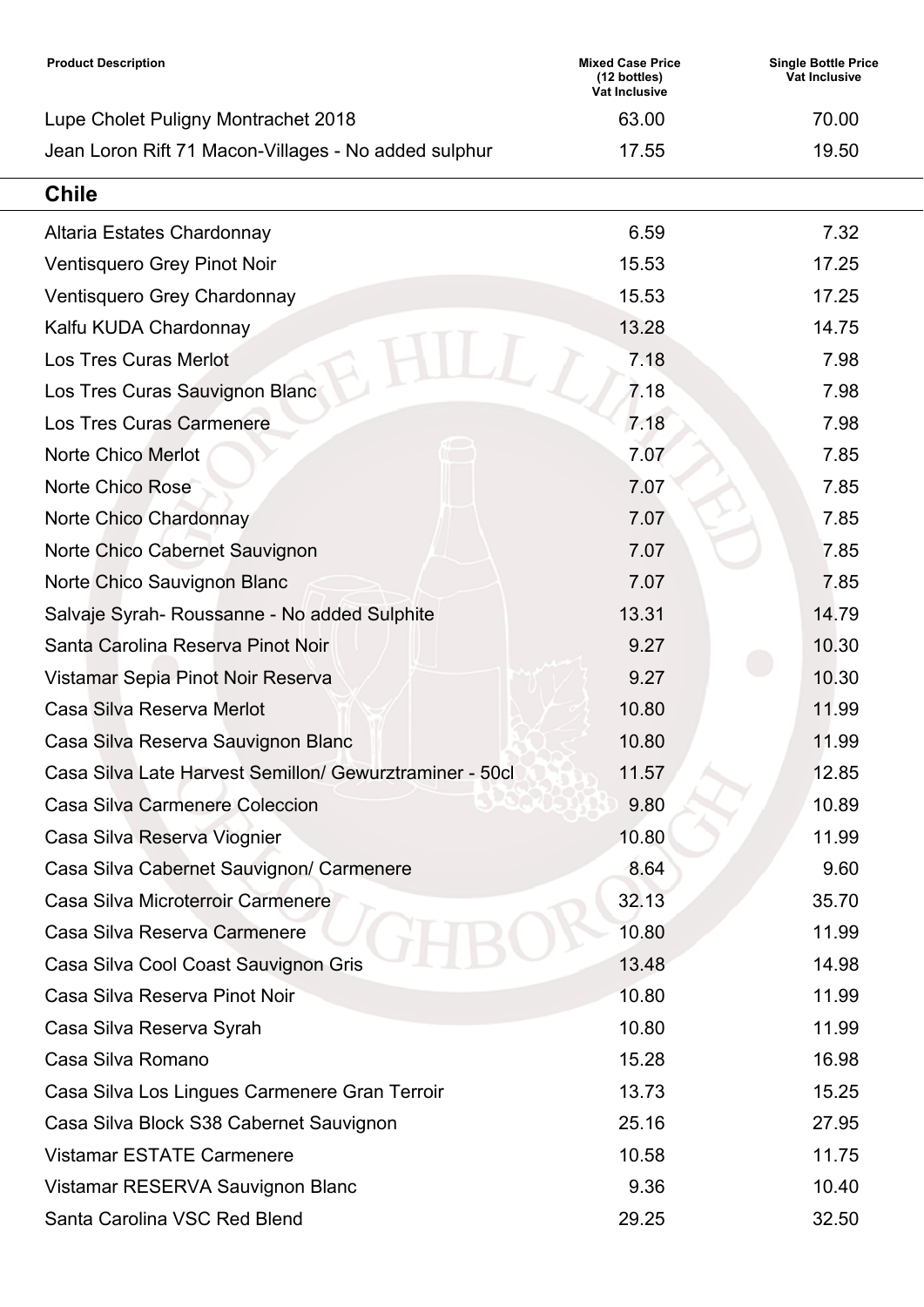| <b>Product Description</b>                           | <b>Mixed Case Price</b><br>(12 bottles)<br>Vat Inclusive | <b>Single Bottle Price</b><br><b>Vat Inclusive</b> |
|------------------------------------------------------|----------------------------------------------------------|----------------------------------------------------|
| Germany                                              |                                                          |                                                    |
| Dr Loosen Estate Riesling                            | 10.79                                                    | 11.99                                              |
| Dr Loosen Wehlener Sonnenuhr Riesling Spatlese       | 25.18                                                    | 27.98                                              |
| SA Prum, Graacher Dompropst Riesling Auslese 2006    | 35.96                                                    | 39.95                                              |
| Louis Guntrum Dornfelder                             | 11.68                                                    | 12.98                                              |
| Louis Guntrum Dry Riesling                           | 12.05                                                    | 13.39                                              |
| <b>Louis Guntrum Pinot Noir</b>                      | 14.85                                                    | 16.50                                              |
| Karl Johner Kaiserstuhl Pinot Noir 2016              | 19.35                                                    | 21.50                                              |
| Karl Johner Steinbuck Pinot Noir 2015                | 39.85                                                    | 39.85                                              |
| Louis Guntrum Nierstein Bergkirche Riesling Kabinett | 16.16                                                    | 17.95                                              |
| <b>Reichsrat Von Buhl Riesling Trocken</b>           | 12.11                                                    | 13.45                                              |
| <b>Villa Wolf Pinot Noir Rose</b>                    | 10.49                                                    | 11.65                                              |
| <b>Villa Wolf Gewurztraminer</b>                     | 10.49                                                    | 11.65                                              |
| <b>Villa Wolf Pinot Gris</b>                         | 10.76                                                    | 11.95                                              |
| Villa Wolf Riesling 1er Cru Wachenheimer Belz        | 17.08                                                    | 18.98                                              |
| Dr Loosen Wehlener Sonnenhur Riesling Kabinett 2020  | 17.09                                                    | 18.99                                              |
| <b>Italy</b>                                         |                                                          |                                                    |
| Produttori di Manduria Aka Primitivo Rosato          | 14.09                                                    | 15.65                                              |
| Produttori di Manduria Alice Verdeca                 | 14.09                                                    | 15.65                                              |
| Rallo Azienda Agricola Al Qasar Zibibbo DOP          | 15.03                                                    | 16.70                                              |
| Fabiano Amarone della Valpolicella Classico DOCG     | 33.26                                                    | 36.95                                              |
| Alpha Zeta A Amarone della Valpolicella DOCG         | 29.25                                                    | 32.50                                              |
| Fabiano Amarone della Valpolicella I Fondatori       | 53.55                                                    | 59.50                                              |
| Il Cascinone Avamposti Monferrato DOC                | 12.56                                                    | 13.95                                              |
| Baccolo Rosso Appassimento                           | 9.32                                                     | 10.35                                              |
| <b>Baccolo Bianco</b>                                | 9.32                                                     | 10.35                                              |
| Capezzana Barco Reale di Carmignano                  | 17.60                                                    | 19.55                                              |
| Alasia Barolo DOCG                                   | 19.61                                                    | 21.79                                              |
| Massolino Barolo DOCG 2016                           | 50.72                                                    | 56.35                                              |
| Bottega Vinai Gewurztraminer                         | 12.06                                                    | 13.40                                              |
| Giovanni Almondo, Bric Valdiana Roero DOCG 2018      | 35.87                                                    | 39.85                                              |
| Castiglion del Bosco Brunello di Montalcino 2015     | 52.88                                                    | 58.75                                              |
| Ca di Ponti Shiraz                                   | 7.52                                                     | 8.35                                               |
| Ca di Ponti Grillo                                   | 7.11                                                     | 7.90                                               |
| Il Cascinone Camillona Sauvignon Blanc               | 10.26                                                    | 11.40                                              |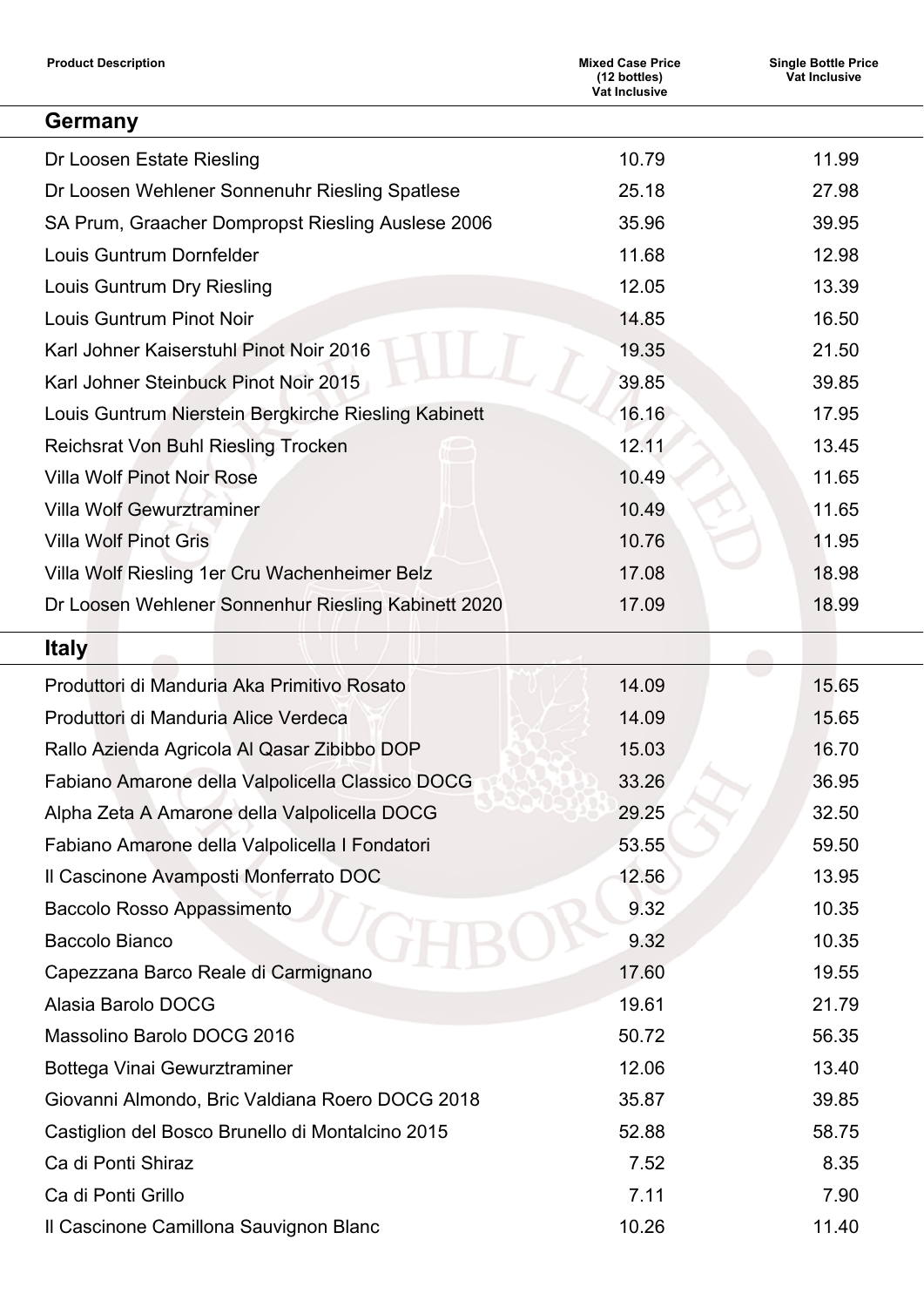| <b>Product Description</b>                                | <b>Mixed Case Price</b><br>(12 bottles)<br><b>Vat Inclusive</b> | <b>Single Bottle Price</b><br>Vat Inclusive |
|-----------------------------------------------------------|-----------------------------------------------------------------|---------------------------------------------|
| Sensi Campoluce Chianti DOCG                              | 11.25                                                           | 12.50                                       |
| Carlotta Catarratto - To be Delisted when stock gone      | 7.16                                                            | 7.95                                        |
| Araldica Ceppi Storici Barbera d'Asti DOCG                | 9.18                                                            | 10.20                                       |
| Cielo Primasole Primitivo IGT                             | 9.45                                                            | 10.50                                       |
| Cielo Merlot/ Raboso                                      | 7.70                                                            | 8.55                                        |
| Cortese Nostru Nerello Mascalese                          | 12.02                                                           | 13.35                                       |
| <b>Cortese Nostru Carricante</b>                          | 12.02                                                           | 13.35                                       |
| Cortese Vanedda Bianco                                    | 16.97                                                           | 18.85                                       |
| Il Cascinone Crocera Barbera d'Asti Superiore DOCG        | 10.26                                                           | 11.40                                       |
| Il Cascinone d'Annona Barbera d'Asti Superiore DOCG       | 19.62                                                           | 21.80                                       |
| Fertuna Droppello Toscana Bianco IGT                      | 15.62                                                           | 17.35                                       |
| <b>Fazzoletto Barbera Passito</b>                         | 9.89                                                            | 10.99                                       |
| Il Cascinone Fontanino Riesling                           | 10.26                                                           | 11.40                                       |
| La Battistina Gavi DOCG                                   | 11.25                                                           | 12.50                                       |
| La Giustiniana Lugarara Gavi di Gavi DOCG                 | 17.55                                                           | 19.50                                       |
| Il Cascinone Leccio Monferrato Rose DOC                   | 10.26                                                           | 11.40                                       |
| Produttori di Manduria Lirica Primitivo di Manduria       | 14.27                                                           | 15.85                                       |
| Ca' dei Frati I Frati Lugana DOC 2020                     | 19.71                                                           | 21.90                                       |
| Tommasi Le Fornaci Lugana DOC 2020                        | 15.93                                                           | 17.70                                       |
| Mabis NEROPASSO - Rosso Veneto                            | 11.75                                                           | 13.06                                       |
| Miopasso Nero d'Avola                                     | 8.96                                                            | 9.95                                        |
| Miopasso Grillo                                           | 8.96                                                            | 9.95                                        |
| <b>Miopasso Primitivo</b>                                 | 8.99                                                            | 9.99                                        |
| Ancora Montepulciano d Abruzzo                            | 7.19                                                            | 7.99                                        |
| Feudo Antico Montepulciano d Abruzzo DOP                  | 11.68                                                           | 12.98                                       |
| Az. Agr. Scacciadiavoli Montefalco Rosso DOC              | 14.38                                                           | 15.98                                       |
| Tenute Rubino Oltreme Brindisi Rosso DOC                  | 16.56                                                           | 18.40                                       |
| Il Cascinone Palazzina Moscato Passito DOCG - 37.5cl      | 8.69                                                            | 9.65                                        |
| Monte Schiavo Pallio di San Floriano Verdicchio Superiore | 12.11                                                           | 13.45                                       |
| Feudo Antico Pecorino Terre di Chieti IGP                 | 11.66                                                           | 12.96                                       |
| Allamanda Pinot Grigio Rose                               | 7.10                                                            | 7.89                                        |
| Allamanda Pinot Grigio                                    | 7.10                                                            | 7.89                                        |
| Principato Pinot Grigio IGT                               | 7.18                                                            | 7.98                                        |
| Terrazze della Luna Pinot Grigio                          | 8.81                                                            | 9.79                                        |
| Fabiano Recioto della Valpolicella Classico DOCG - 50cl   | 24.74                                                           | 27.49                                       |
| Rive Barbera d'Asti                                       | 15.26                                                           | 16.95                                       |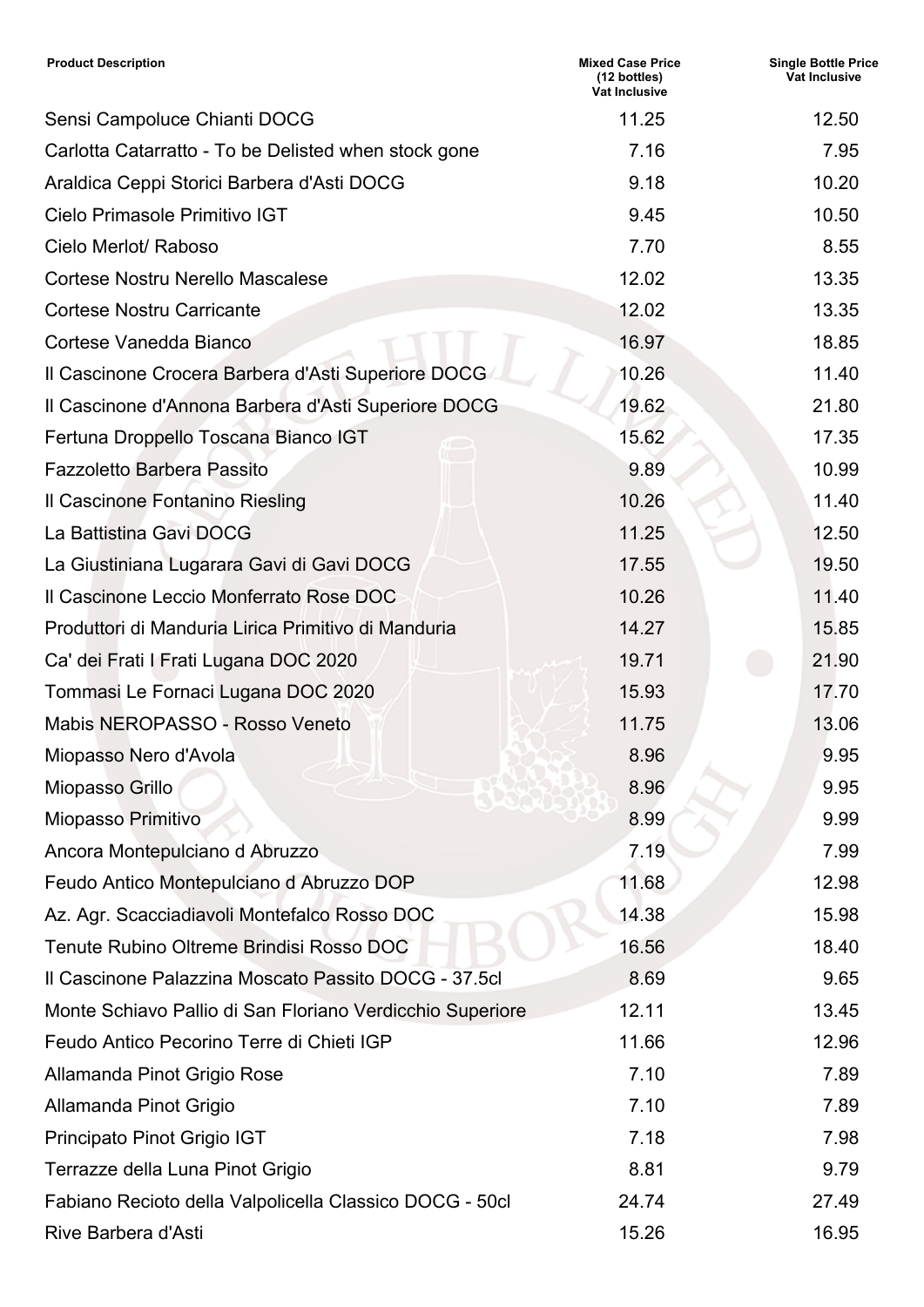| <b>Mixed Case Price</b><br>(12 bottles)<br>Vat Inclusive | <b>Single Bottle Price</b><br><b>Vat Inclusive</b> |
|----------------------------------------------------------|----------------------------------------------------|
| 10.67                                                    | 11.85                                              |
| 31.14                                                    | 34.60                                              |
| 10.76                                                    | 11.95                                              |
| 16.56                                                    | 18.40                                              |
| 11.60                                                    | 12.89                                              |
| 16.92                                                    | 18.80                                              |
| 32.36                                                    | 35.95                                              |
| 8.06                                                     | 8.95                                               |
| 17.98                                                    | 19.98                                              |
|                                                          |                                                    |
| 42.60                                                    | 42.60                                              |
| 22.98                                                    | 22.98                                              |
| 22.95                                                    | 22.95                                              |
|                                                          |                                                    |
| 35.95                                                    | 35.95                                              |
|                                                          |                                                    |
| 20.43                                                    | 22.70                                              |
| 13.28                                                    | 14.75                                              |
| 20.57                                                    | 22.85                                              |
| 10.44                                                    | 10.99                                              |
| 17.98                                                    | 19.98                                              |
| 21.24                                                    | 23.60                                              |
| 15.12                                                    | 16.80                                              |
| 16.96                                                    | 18.84                                              |
| 11.03                                                    | 12.25                                              |
|                                                          |                                                    |
| 17.05                                                    | 17.95                                              |
| 34.68                                                    | 36.50                                              |
| 49.38                                                    | 51.98                                              |
| 15.68                                                    | 16.50                                              |
| 11.16                                                    | 11.75                                              |
| 24.56                                                    | 25.85                                              |
| 70.68                                                    | 70.68                                              |
| 48.45                                                    | 51.00                                              |
|                                                          |                                                    |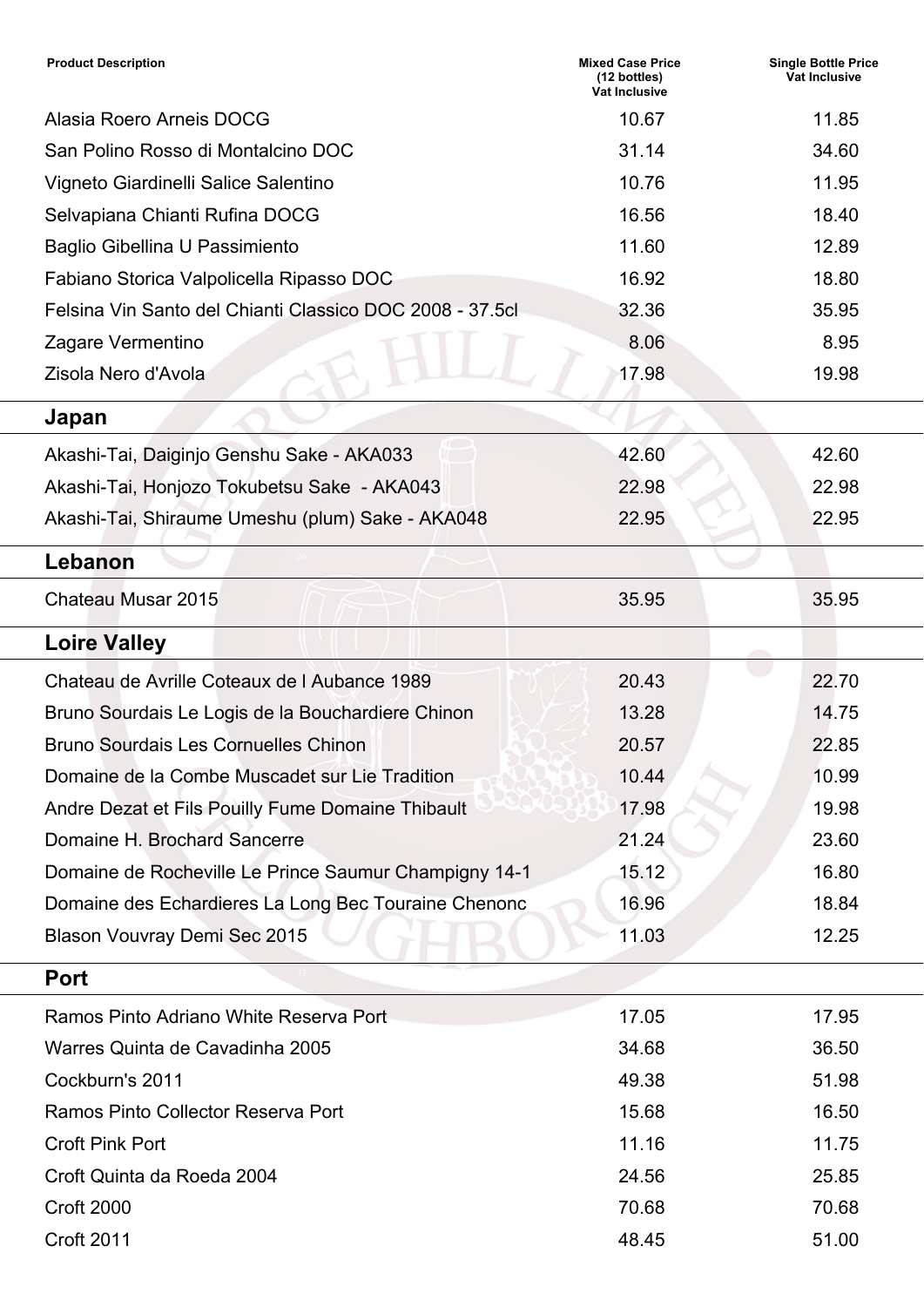| <b>Product Description</b>                        | <b>Mixed Case Price</b><br>(12 bottles)<br>Vat Inclusive | <b>Single Bottle Price</b><br><b>Vat Inclusive</b> |
|---------------------------------------------------|----------------------------------------------------------|----------------------------------------------------|
| Croft 430th Anniversary - Ruby Port               | 15.68                                                    | 16.50                                              |
| Delaforce 2000                                    | 54.50                                                    | 54.50                                              |
| Ramos Pinto Quinta de Ervamoira 10yo Tawny        | 29.98                                                    | 29.98                                              |
| Fonseca 10yo Tawny - 50cl                         | 18.29                                                    | 19.25                                              |
| Fonseca LBV                                       | 18.60                                                    | 18.60                                              |
| Fonseca Guimaraens 2004-2008                      | 30.40                                                    | 32.00                                              |
| Fonseca 10yo Tawny - 75cl wjem sold 75cl finished | 21.65                                                    | 21.65                                              |
| Fonseca 20yo Tawny                                | 40.38                                                    | 42.50                                              |
| Fonseca Bin 27 Port - Gift Tin                    | 14.20                                                    | 14.95                                              |
| <b>Fonseca Siroco White Port</b>                  | 18.00                                                    | 18.95                                              |
| Fonseca Terra Prima Organic Port                  | 18.00                                                    | 18.95                                              |
| Graham's 2011 - en primeur - DPD price            | 53.59                                                    | 61.20                                              |
| Kopke 10yo White - HALF BOTTLE Gift Box           | 21.47                                                    | 22.60                                              |
| Krohn LBV                                         | 16.63                                                    | 17.50                                              |
| Krohn Tawny                                       | 12.59                                                    | 13.25                                              |
| Krohn Lagrima White Port                          | 16.10                                                    | 16.95                                              |
| Krohn Colheita 1999- in wood box                  | 28.45                                                    | 29.95                                              |
| <b>Ramos Pinto LBV</b>                            | 20.24                                                    | 21.30                                              |
| Martinez port 1987 SPECIAL ORDER                  | 75.00                                                    | 75.00                                              |
| Niepoort 2007                                     | 69.50                                                    | 69.50                                              |
| Quinta de la Rosa 10yo Tawny                      | 23.61                                                    | 24.85                                              |
| Ramos Pinto 1997                                  | 56.52                                                    | 59.50                                              |
| Ramos Pinto 2003 - if available                   | 50.78                                                    | 56.42                                              |
| Smith Woodhouse 1997 Vintage Port                 | 53.58                                                    | 56.40                                              |
| Taylor's 2007                                     | 68.86                                                    | 68.86                                              |
| <b>Taylors Tawny Reserve Historic Edition</b>     | 28.03                                                    | 29.50                                              |
| Taylor's 2000                                     | 76.50                                                    | 76.50                                              |
| <b>Croft Triple Crown Port</b>                    | 12.11                                                    | 12.75                                              |
| Taylor's Quinta de Vargellas 2012-2013            | 31.83                                                    | 33.50                                              |
| Quinta de Vesuvio 2007 - if available             | 59.98                                                    | 59.98                                              |
| Quinta do Vesuvio 2011 - en primeur - DPD price   | 52.11                                                    | 58.60                                              |
| Warre's LBV 2008 - gift box                       | 24.23                                                    | 25.50                                              |
| <b>Warre's 1997</b>                               | 53.58                                                    | 56.40                                              |
| Warre's 2011                                      | 80.75                                                    | 85.00                                              |
| <b>French Regional Wines</b>                      |                                                          |                                                    |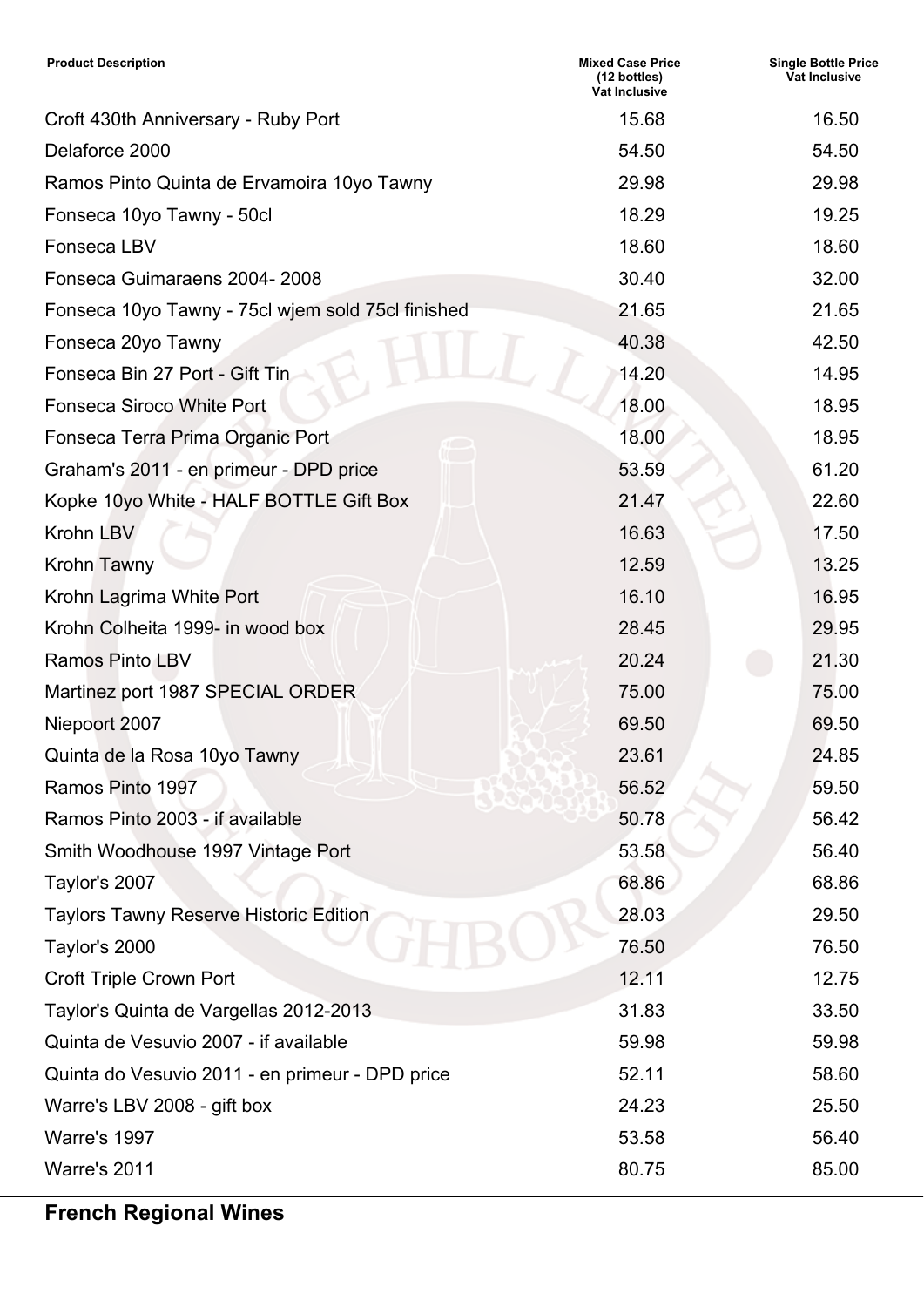| <b>Product Description</b>                        | <b>Mixed Case Price</b><br>(12 bottles)<br><b>Vat Inclusive</b> | <b>Single Bottle Price</b><br>Vat Inclusive |
|---------------------------------------------------|-----------------------------------------------------------------|---------------------------------------------|
| Jean Loron 1711 Pinot Noir                        | 10.78                                                           | 11.98                                       |
| Barton & Guestier Cabernet Sauvignon              | 8.78                                                            | 9.75                                        |
| <b>Barton &amp; Guestier Viognier Reserve</b>     | 8.78                                                            | 9.75                                        |
| <b>Bellefontaine Merlot</b>                       | 7.72                                                            | 8.60                                        |
| <b>Chemin de Provence Rose</b>                    | 11.03                                                           | 12.25                                       |
| <b>Clos Combe Long Corbieres</b>                  | 11.03                                                           | 12.25                                       |
| Vign d Estezargues Coteaux du Pont du Gard        | 10.44                                                           | 11.60                                       |
| Domaine Mont d'Hortes Cuvee des 4 Saisons Rose    | 9.86                                                            | 10.95                                       |
| Jean Loron Jean Gamay Rose                        | 11.33                                                           | 12.59                                       |
| Les Vignes de l'Eglise Vermentino                 | 9.23                                                            | 10.25                                       |
| Domaine de L'Olibet Les Pujols Rose               | 8.82                                                            | 9.80                                        |
| Domaine de l'Ostal Blanc Viognier                 | 11.66                                                           | 12.95                                       |
| <b>Chapoutier Marius Syrah-Grenache</b>           | 9.44                                                            | 10.49                                       |
| <b>Chapoutier Marius Vermentino</b>               | 9.44                                                            | 10.49                                       |
| Domaine Mas Barrau Cabernet Franc                 | 9.36                                                            | 10.40                                       |
| <b>Miraval Studio Rose</b>                        | 15.15                                                           | 15.95                                       |
| Monrouby Syrah/Carignan                           | 9.88                                                            | 10.98                                       |
| <b>Monrouby Grenache Blanc</b>                    | 9.88                                                            | 10.98                                       |
| Chateau de Paraza Minervois                       | 11.93                                                           | 13.25                                       |
| Chateau de Paraza Ad Vinam Aeternam Minervois     | 15.92                                                           | 17.69                                       |
| <b>Pasquiers Shiraz</b>                           | 7.74                                                            | 8.60                                        |
| Pasquiers Grenache Noir                           | 7.74                                                            | 8.60                                        |
| Baron de Badassiere Picpoul de Pinet              | 10.49                                                           | 11.65                                       |
| Domaine Capmartin Pimpant Rouge IGP               | 16.18                                                           | 17.98                                       |
| Chapelle de Bebian Rouge                          | 20.25                                                           | 22.50                                       |
| Rimauresq Cru Classe Organic Rose - LIMITED STOCK | 19.35                                                           | 21.50                                       |
| Domaine de Vedilhan Viognier                      | 8.82                                                            | 9.80                                        |
| <b>Chateau Vincens Origine Cahors</b>             | 14.75                                                           | 16.39                                       |
| <b>Chateau Vincens AOC Cahors</b>                 | 10.76                                                           | 11.96                                       |
| <b>Rhone Valley</b>                               |                                                                 |                                             |
| Cairanne La Cote Sauvage AOC                      | 14.36                                                           | 15.95                                       |
| Chante Cigale Chateauneuf du Pape Blanc           | 26.69                                                           | 29.65                                       |
| Chante Cigale Chateauneuf du Pape Rouge           | 26.98                                                           | 29.98                                       |
| Chapoutier Adunatio Cotes du Rhone Blanc - Bio    | 14.04                                                           | 15.60                                       |
| Cave de Tain Crozes-Hermitage - no addded sulphur | 17.45                                                           | 19.39                                       |
|                                                   |                                                                 |                                             |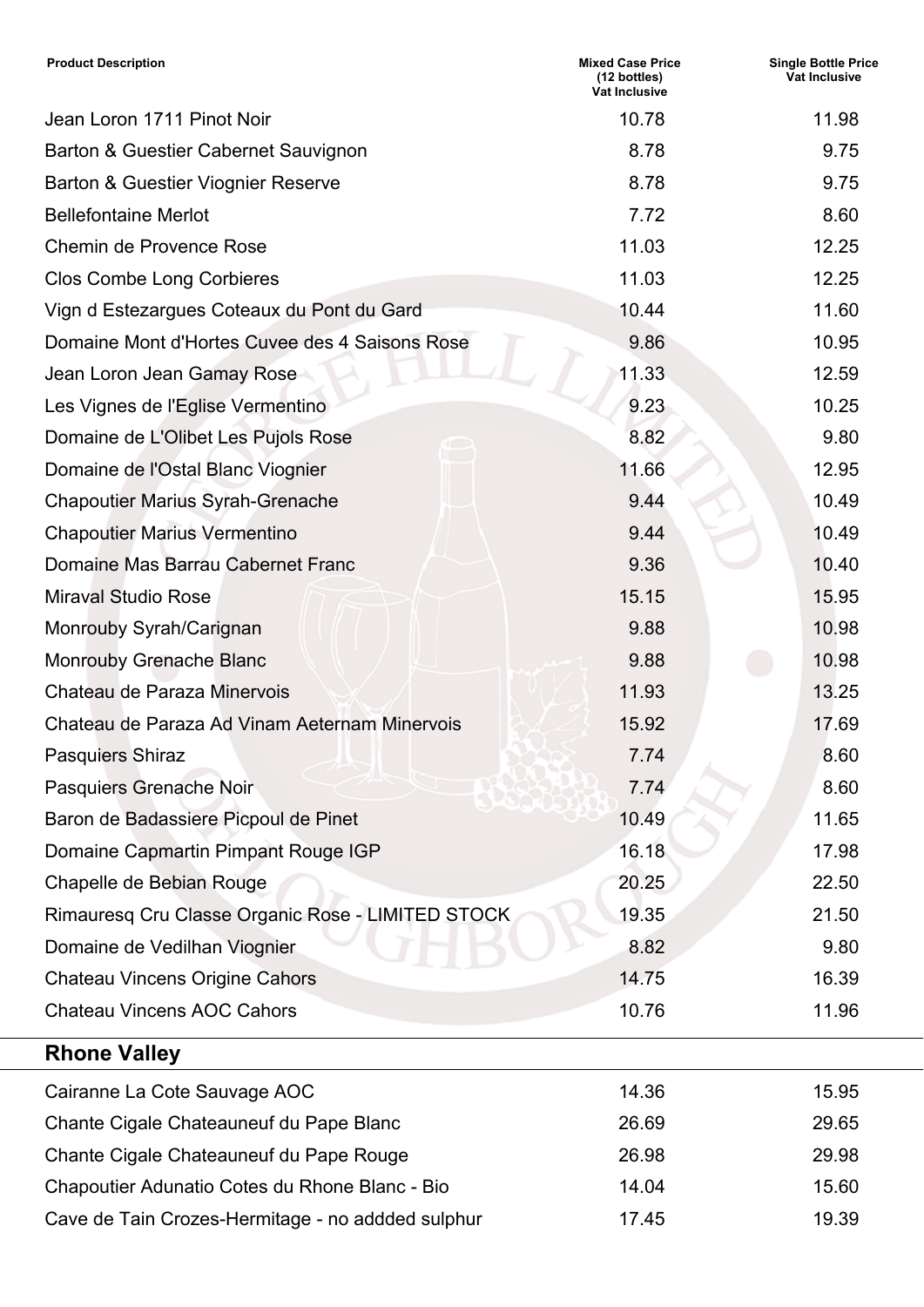| <b>Product Description</b>                        | <b>Mixed Case Price</b><br>(12 bottles)<br><b>Vat Inclusive</b> | <b>Single Bottle Price</b><br><b>Vat Inclusive</b> |
|---------------------------------------------------|-----------------------------------------------------------------|----------------------------------------------------|
| Chapoutier Les Meysonniers Crozes-Hermitage - Bio | 20.16                                                           | 22.40                                              |
| Cave Gigondas, Gigondas Reference 2016            | 20.34                                                           | 22.60                                              |
| Cotes du Rhone Blanc La Fleur Solitaire           | 10.44                                                           | 11.60                                              |
| Cotes du Rhone Villages Les Coteaux               | 10.44                                                           | 11.60                                              |
| Cotes du Rhone Rose Les Cerisiers                 | 9.77                                                            | 10.85                                              |
| <b>Chapoutier Rasteau</b>                         | 16.97                                                           | 18.85                                              |
| <b>Seguret Les Coteaux Schisteux</b>              | 14.85                                                           | 16.50                                              |
| Seguret Les Coteaux Schisteux - Magnum            | 28.71                                                           | 31.90                                              |
| <b>Spain</b>                                      |                                                                 |                                                    |
| Borgia Garnacha - Campo de Borja                  | 7.02                                                            | 7.80                                               |
| <b>Borsao Seleccion Tinto</b>                     | 8.64                                                            | 9.60                                               |
| Cal Pla Tinto Crianza - Priorat                   | 15.26                                                           | 16.95                                              |
| Cal Pla Blanco Sur Lie - Priorat                  | 14.27                                                           | 15.85                                              |
| Canforrales Tempranillo                           | 9.44                                                            | 10.49                                              |
| Canforrales Verdejo                               | 9.44                                                            | 10.49                                              |
| Castillo Ladera Airen/ Sauvignon Blanc            | 7.18                                                            | 7.98                                               |
| Castillo de Calatrava Tempranillo Reserva         | 7.97                                                            | 8.85                                               |
| Castillo Ladera Tempranillo/ Syrah                | 7.18                                                            | 7.98                                               |
| Coto de Imaz Reserva                              | 15.20                                                           | 16.89                                              |
| Coto de Imaz Gran Reserva 2012                    | 22.50                                                           | 25.00                                              |
| Vina Cumbrero Rioja Crianza                       | 10.62                                                           | 11.80                                              |
| Vina Cumbrero Rioja Reserva                       | 14.63                                                           | 16.25                                              |
| El Abuelo Tempranillo/ Monastrell                 | 10.43                                                           | 11.59                                              |
| El Abuelo Verdejo/ Sauvignon Blanc                | 10.43                                                           | 11.59                                              |
| El Coto Crianza 2016                              | 11.30                                                           | 12.56                                              |
| El Coto Rosado                                    | 9.59                                                            | 10.65                                              |
| El Coto Blanco                                    | 9.85                                                            | 10.65                                              |
| El Picaro - Toro 2020                             | 11.43                                                           | 12.70                                              |
| Estones PX - Fine                                 | 20.66                                                           | 22.95                                              |
| Flor de Vetus red - Toro                          | 15.75                                                           | 17.50                                              |
| Flor de Vetus Verdejo - Rueda                     | 13.48                                                           | 14.98                                              |
| IGO Organic Rose - pack of 4 cans                 | 18.96                                                           | 19.96                                              |
| Albacea Monastrell                                | 10.61                                                           | 11.79                                              |
| Paco Mulero Monastrell                            | 16.18                                                           | 17.98                                              |
| Kind Red - Catalan Blend                          | 11.69                                                           | 12.99                                              |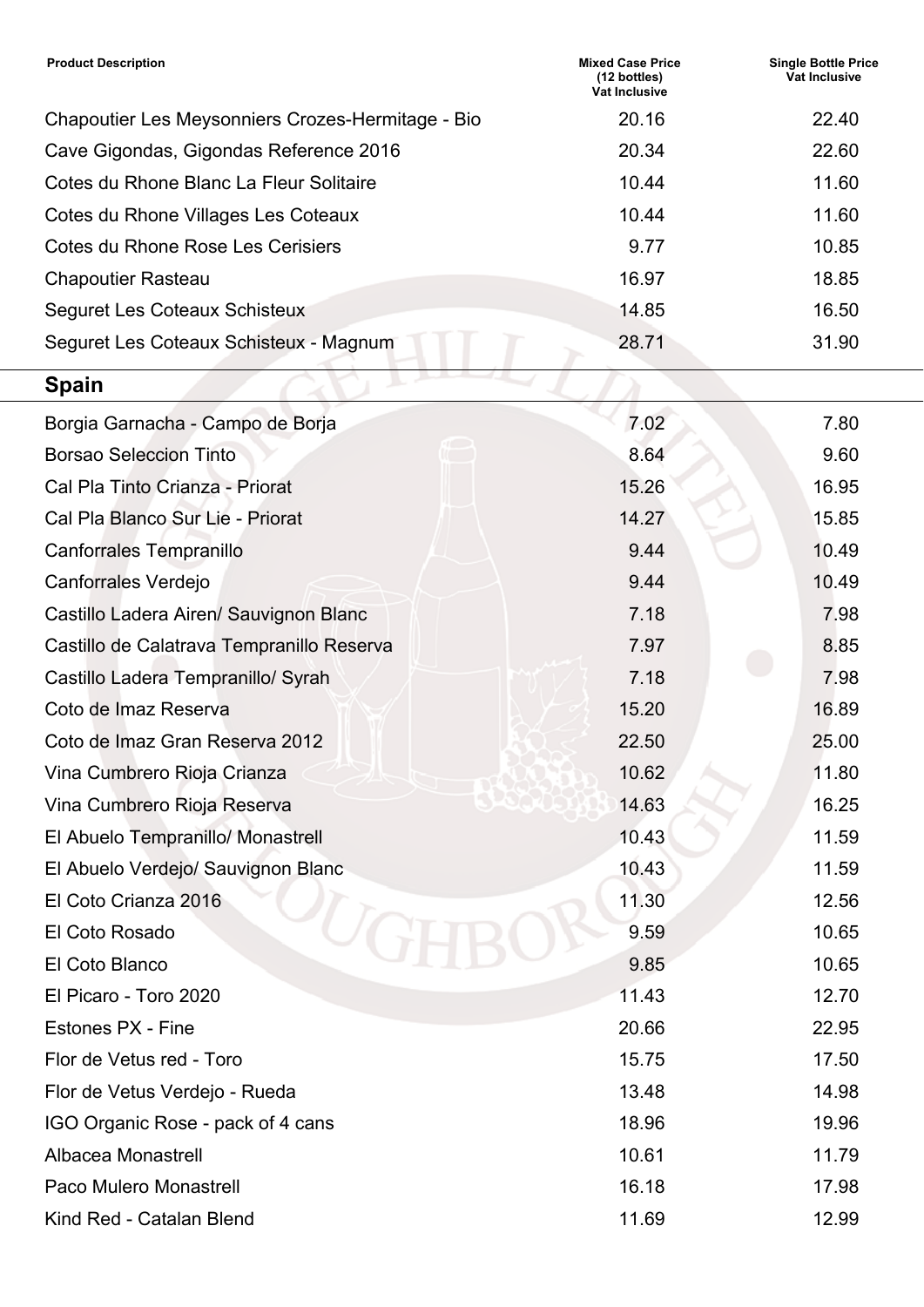| <b>Product Description</b>                         | <b>Mixed Case Price</b><br>(12 bottles)<br><b>Vat Inclusive</b> | <b>Single Bottle Price</b><br>Vat Inclusive |
|----------------------------------------------------|-----------------------------------------------------------------|---------------------------------------------|
| Kind White - Catalan Blend                         | 11.69                                                           | 12.99                                       |
| Laxas Albarino 2018-20                             | 14.97                                                           | 16.45                                       |
| Marques de Murrieta Tinto Reserva 2016             | 22.14                                                           | 24.60                                       |
| Marques de Murrieta Capellania Branco Reserva 2015 | 20.68                                                           | 22.98                                       |
| Marques de Murrieta Gran Reserva 2012              | 44.63                                                           | 49.59                                       |
| Celler de Capcanes Mas Collet                      | 14.09                                                           | 15.65                                       |
| Mas d en Compte Priorat Blanco 2016                | 22.82                                                           | 25.35                                       |
| Mas la Plana Black Label 2012                      | 39.06                                                           | 43.40                                       |
| <b>CVNE Monopole Clasico Blanco</b>                | 19.76                                                           | 21.95                                       |
| <b>Torres Moscatel Oro FLORALIS - 50cl</b>         | 10.44                                                           | 11.60                                       |
| Muga Reserva 2018                                  | 19.76                                                           | 21.95                                       |
| Muga Rosado 2020                                   | 11.66                                                           | 12.95                                       |
| Muga Blanco Barrel Ferment 2020                    | 11.66                                                           | 12.95                                       |
| Nieva Blanco 100% Verdejo - Rueda                  | 11.68                                                           | 12.98                                       |
| La Val Orballo Albarino                            | 12.24                                                           | 13.60                                       |
| Penamonte Verdejo                                  | 9.81                                                            | 10.90                                       |
| Piqueras Old Vine Garnacha                         | 11.16                                                           | 12.40                                       |
| Bodegas Emilio Moro Polvorete Godello              | 15.26                                                           | 16.96                                       |
| <b>Prios Maximus Roble</b>                         | 12.87                                                           | 14.30                                       |
| Prios Maximus Verdejo                              | 11.66                                                           | 12.95                                       |
| PRISMA Monastrell - Organic                        | 9.86                                                            | 10.95                                       |
| Celler de Capcanes Sense Cap Blanc                 | 10.33                                                           | 11.48                                       |
| <b>Tobelos Tahon Reserva 2012</b>                  | 25.52                                                           | 28.35                                       |
| <b>Tobelos Blanco Barrel Fermented</b>             | 14.72                                                           | 16.35                                       |
| <b>Torre Solar Tempranillo/ Syrah</b>              | 9.36                                                            | 10.40                                       |
| Torre Solar Macabeo Sobre Lias                     | 9.36                                                            | 10.40                                       |
| Tres Reyes Macabeo/ Verdejo                        | 11.12                                                           | 12.35                                       |
| Tuercebotas Graciano Crianza                       | 15.20                                                           | 16.89                                       |
| Tuercebotas Tempranillo Blanco                     | 12.02                                                           | 13.35                                       |
| Tuercebotas Garnacha Crianza                       | 15.20                                                           | 16.89                                       |
| Urbina Crianza                                     | 14.00                                                           | 15.55                                       |
| Urbina Blanco Joven                                | 10.35                                                           | 11.50                                       |
| Urbina Seleccion 2000                              | 17.69                                                           | 19.65                                       |
| Urbina Reserva Especial 2006 - Blue Label          | 21.02                                                           | 23.35                                       |
| Urbina Gran Reserva ESPECIAL 2004                  | 24.24                                                           | 26.94                                       |
| Urbina Gran Reserva 2004                           | 23.27                                                           | 25.85                                       |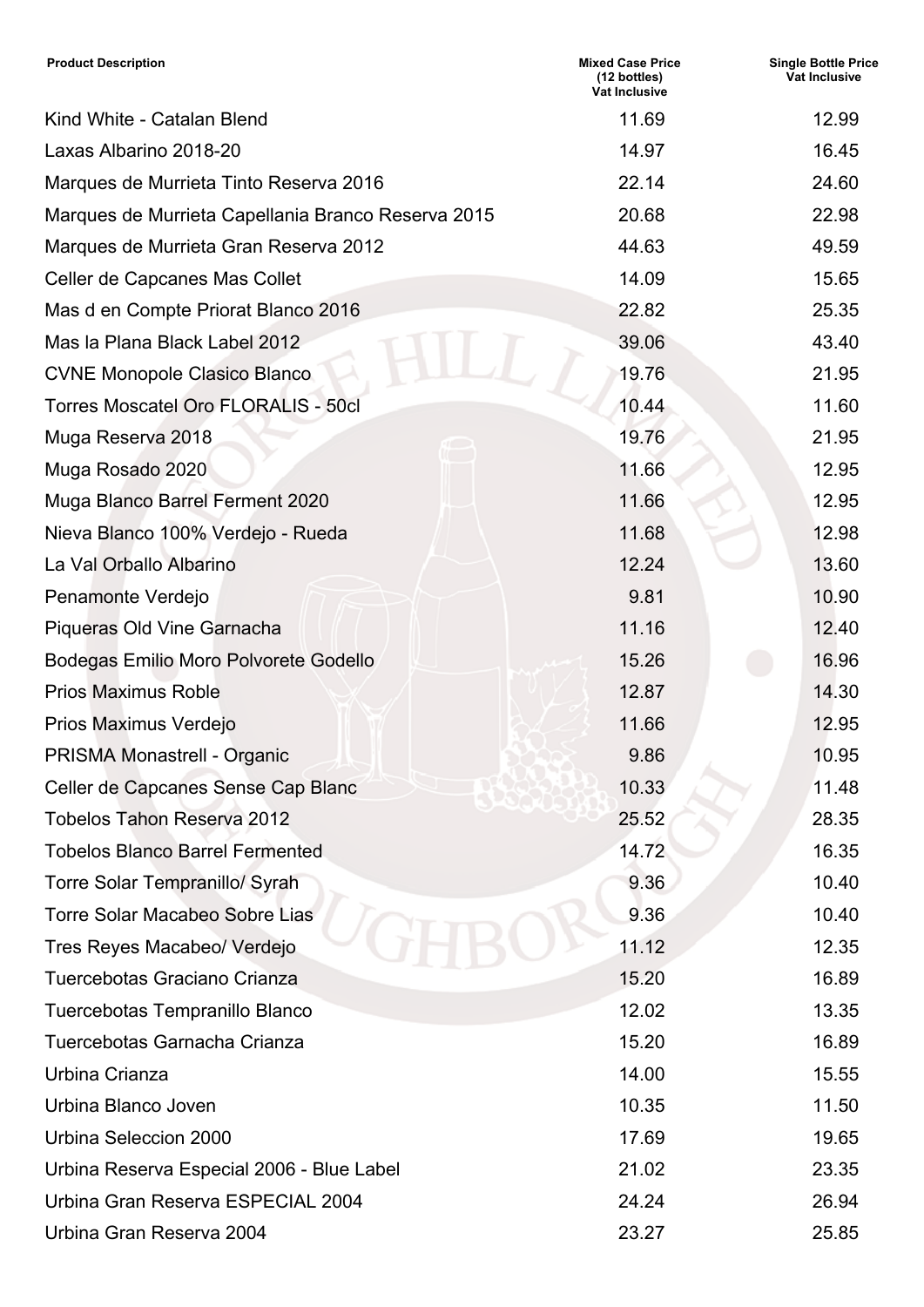| <b>Product Description</b>                             | <b>Mixed Case Price</b><br>$(12 \text{ bottles})$<br><b>Vat Inclusive</b> | <b>Single Bottle Price</b><br>Vat Inclusive |
|--------------------------------------------------------|---------------------------------------------------------------------------|---------------------------------------------|
| Compania Bodeguera de Valenciso, Valenciso Rioja Blanc | 17.82                                                                     | 19.80                                       |
| Vega Sicilia Valbuena 2013                             | 146.02                                                                    | 146.02                                      |
| Vega del Rayo Rioja Tempranillo                        | 8.08                                                                      | 8.98                                        |
| Vina Albina Rioja Blanco - old vines                   | 9.68                                                                      | 10.75                                       |

## **Sparkling Wine**

| Liberator 30 Come Quickly                                | 22.46 | 24.95 |
|----------------------------------------------------------|-------|-------|
| Alasia Brachetto d'Acqui DOCG                            | 8.42  | 9.35  |
| Domaine J. Laurens Le Moulin Blanquette de Limoux        | 15.54 | 16.98 |
| Bodegas Sumarroca Cava Brut Reserva                      | 13.41 | 14.90 |
| Chat de Bethanie Crem du Jura - Delisted when stock sold | 18.95 | 19.95 |
| Chateau de Brissac Cremant de Loire NV                   | 14.94 | 16.60 |
| Dr Loosen Sekt                                           | 17.06 | 18.95 |
| Palladiano Durello Spumante NV                           | 9.45  | 10.50 |
| Ferghettina Franciacorta Brut DOCG                       | 21.47 | 23.85 |
| Ferghettina Milledi 2015-16 - Naked bottle               | 29.48 | 32.75 |
| Groote Post Brut Rose Cap Classique                      | 17.08 | 18.98 |
| Halfpenny Green Classic Cuvee 2011 Sparkling Rose        | 26.99 | 29.99 |
| <b>Hambledon Vineyard Classic Cuvee ROSE</b>             | 34.68 | 36.50 |
| <b>Hambledon Vineyard Classic Cuvee</b>                  | 30.40 | 32.00 |
| Henners Reserve 2014 - Special Promotion                 | 29.85 | 29.85 |
| Rothley Wines High Hopes 2016 Sparkling                  | 25.00 | 25.00 |
| Langlois-Chateau Carmin - Cabernet Franc (red)           | 17.87 | 19.85 |
| Laxas Sensum Albarino Espumoso Brut                      | 20.66 | 22.95 |
| Los Haroldos Extra Brut                                  | 13.28 | 14.75 |
| Turckheim Mayerling Cremant de Alsace Rose               | 16.11 | 17.90 |
| Henners Maypole English Sparkling - NEW                  | 25.00 | 25.00 |
| Alasia Moscato D'Asti DOCG                               | 8.98  | 9.98  |
| Rothley Wines Noble Purpose 2015 Sparkling Rose          | 25.00 | 25.00 |
| <b>Nyetimber Classic Cuvee</b>                           | 39.98 | 39.98 |
| <b>Cloudy Bay Pelorus NV</b>                             | 23.31 | 24.53 |
| <b>Tamar Ridge Pirie Sparkling NV</b>                    | 31.37 | 34.85 |
| Ceradello ORGANIC Prosecco DOC                           | 12.06 | 13.40 |
| Ponte di Rialto - 20cl                                   | 3.56  | 3.95  |
| Ponte di Rialto Prosecco                                 | 10.04 | 10.95 |
| <b>Villa Sandi Brut Frizzante</b>                        | 10.44 | 10.99 |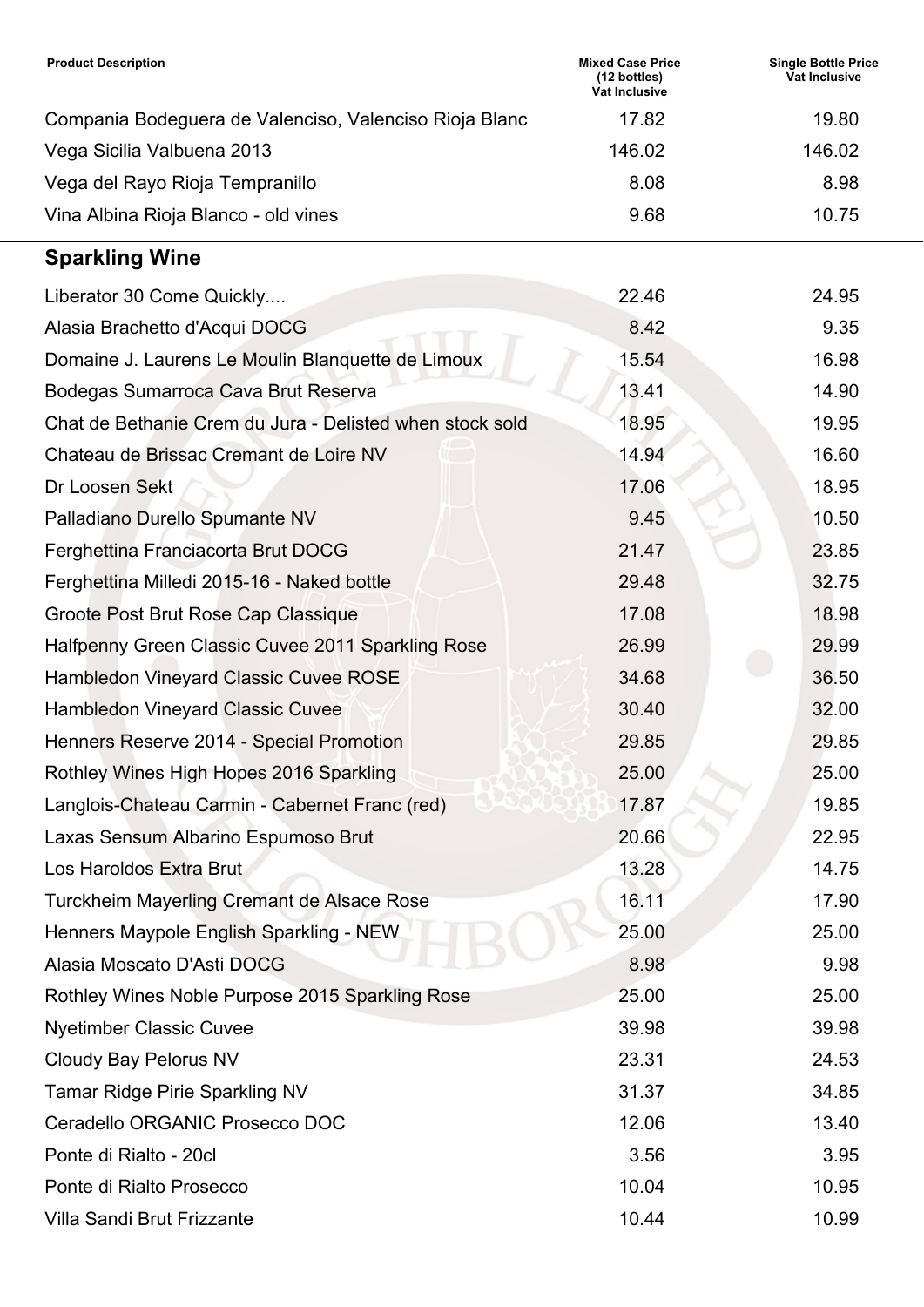| <b>Product Description</b>                      | <b>Mixed Case Price</b><br>$(12 \text{ bottles})$<br>Vat Inclusive | <b>Single Bottle Price</b><br>Vat Inclusive |
|-------------------------------------------------|--------------------------------------------------------------------|---------------------------------------------|
| Ridgeback Cap Classique Sparkling Viognier 2014 | 25.65                                                              | 28.50                                       |
| <b>River Retreat Brut NV</b>                    | 11.25                                                              | 12.50                                       |
| Urbina Rioja ESPUMOSO 2017                      | 26.96                                                              | 29.95                                       |
| Villa Sandi II Fresco Sparkling Rose            | 12.24                                                              | 13.60                                       |
| <b>Willowglen Brut</b>                          | 10.78                                                              | 11.98                                       |

## **Table Wines**

| <b>Cuvee Jean Paul Red</b>                       | 7.99  | 7.99  |
|--------------------------------------------------|-------|-------|
| <b>Cuvee Jean Paul Rose</b>                      | 7.99  | 7.99  |
| <b>Cuvee Jean Paul Dry</b>                       | 7.99  | 7.99  |
| <b>Cuvee Jean Paul Demi-Sec</b>                  | 7.99  | 7.99  |
| Les Roulants Carignan - Merlot                   | 7.07  | 7.85  |
| <b>Les Roulants Cabernet Rose</b>                | 7.07  | 7.85  |
| Les Roulants Ugni Blanc - Colombard              | 7.07  | 7.85  |
| <b>Tasmania</b>                                  |       |       |
| <b>Tamar Ridge Riesling 2016</b>                 | 17.64 | 19.60 |
| <b>USA</b>                                       |       |       |
| Domaine Carneros Avant Garde Pinot Noir          | 25.19 | 27.99 |
| <b>Big Top White Zinfandel</b>                   | 7.46  | 8.29  |
| <b>Big Top Red Zinfandel</b>                     | 8.96  | 9.95  |
| <b>Predator Old Vine Zinfandel</b>               | 18.86 | 20.95 |
| <b>McManis Cabernet Sauvignon</b>                | 12.58 | 13.98 |
| <b>McManis Viognier</b>                          | 12.58 | 13.98 |
| Ridge Lytton Springs 2016 - HALF BOTTLE          | 26.95 | 29.95 |
| Ridge Geyserville 2016 - HALF BOTTLE             | 25.18 | 27.98 |
| Ridge Lytton Springs 2016                        | 47.25 | 52.50 |
| Ridge Petite Sirah 2016                          | 44.98 | 49.98 |
| Ridge Geyserville 2016                           | 47.25 | 52.50 |
| <b>Rosebud White Zinfandel</b>                   | 6.92  | 7.69  |
| <b>Smoking Loon Pinot Noir</b>                   | 13.32 | 14.80 |
| <b>WATERS EDGE - Californian White Zinfandel</b> | 7.56  | 8.40  |
| <b>New Zealand</b>                               |       |       |
| Cloudy Bay Chardonnay 2018                       | 25.20 | 28.00 |
| Cloudy Bay Sauvignon Blanc 2021                  | 25.60 | 26.95 |
| The Crossings Pinot Gris                         | 13.14 | 14.60 |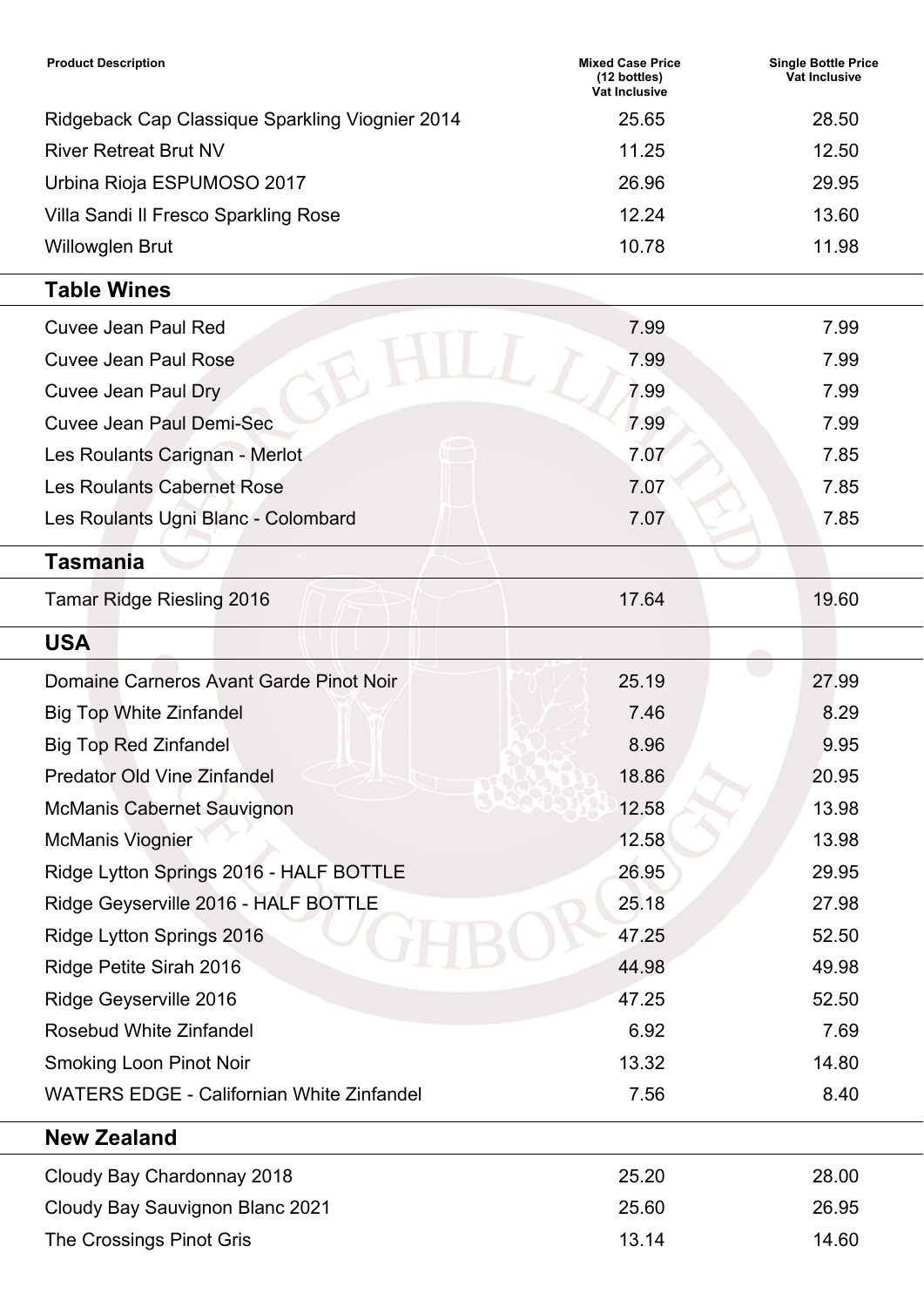| <b>Product Description</b>                          | <b>Mixed Case Price</b><br>(12 bottles)<br>Vat Inclusive | <b>Single Bottle Price</b><br><b>Vat Inclusive</b> |
|-----------------------------------------------------|----------------------------------------------------------|----------------------------------------------------|
| The Crossings Pinot Noir                            | 14.99                                                    | 16.65                                              |
| Esk Valley Merlot/ Cabernet Sauvignon/ Malbec       | 16.11                                                    | 17.90                                              |
| <b>Esk Valley Verdelho</b>                          | 12.56                                                    | 13.95                                              |
| <b>Esk Valley Albarino</b>                          | 14.36                                                    | 15.95                                              |
| <b>Esk Valley Pinot Gris</b>                        | 13.82                                                    | 15.35                                              |
| <b>Isabel Sauvignon Blanc</b>                       | 16.79                                                    | 18.65                                              |
| Lobster Reef Sauvignon Blanc                        | 13.41                                                    | 14.90                                              |
| Makutu Sauvignon Blanc                              | 11.35                                                    | 11.95                                              |
| <b>MOKOblack Pinot Noir</b>                         | 13.48                                                    | 14.98                                              |
| <b>Outnumbered Pinot Gris</b>                       | 11.57                                                    | 12.85                                              |
| Cloudy Bay Pinot Noir 2018-19                       | 34.75                                                    | 36.58                                              |
| Seifried Sweet Agnes Riesling 2019 - HALF BOTTLE    | 18.86                                                    | 20.95                                              |
| Shorn Sauvignon Blanc - 187ml - case of 12          | 31.61                                                    | 31.61                                              |
| Sileni Sauvignon Blanc                              | 11.10                                                    | 12.20                                              |
| Cloudy Bay Te Koko 2019                             | 47.45                                                    | 49.95                                              |
| Cloudy Bay Te Wahi Pinot Noir 2015                  | 66.47                                                    | 69.97                                              |
| Vidal Merlot/ Cabernet Sauvignon                    | 13.28                                                    | 14.75                                              |
| <b>Vidal Sauvignon Blanc</b>                        | 11.93                                                    | 13.25                                              |
| <b>Vidal Pinot Noir Reserve</b>                     | 16.00                                                    | 17.78                                              |
| Villa Maria Sauvignon Blanc - Taylors Pass Vineyard | 18.86                                                    | 20.95                                              |
| Villa Maria Cellar Selection Pinot Noir             | 16.19                                                    | 17.99                                              |
| <b>Villa Maria Cellar Selection Albarino</b>        | 14.85                                                    | 16.50                                              |
| <b>Wildsong Pinot Noir</b>                          | 16.92                                                    | 18.80                                              |
| <b>Wildsong Pinot Gris</b>                          | 14.22                                                    | 15.80                                              |
| <b>England</b>                                      |                                                          |                                                    |
| <b>Rothley Wines Battle Royal Rose</b>              | 11.87                                                    | 12.49                                              |
| Rothley Wines Fearless 2018 - Jubilee Offer         | 10.49                                                    | 10.49                                              |
| Rothley Wine Gundog 2017                            | 12.99                                                    | 12.99                                              |
| Halfpenny Mercia 2015 BIN END                       | 8.00                                                     | 8.00                                               |
| <b>Henners Gardner Street Rose</b>                  | 17.64                                                    | 19.60                                              |
| Henners Native Grace Barrel Chardonnay              | 17.06                                                    | 18.95                                              |
| Rothley - JANE the QUENE Rose                       | 11.87                                                    | 12.49                                              |
| Rothley Wines King Henry Red - Jubilee Offer        | 10.49                                                    | 10.49                                              |
| Rothley Wines King Richard 2020                     | 12.99                                                    | 12.99                                              |
| Champagne                                           |                                                          |                                                    |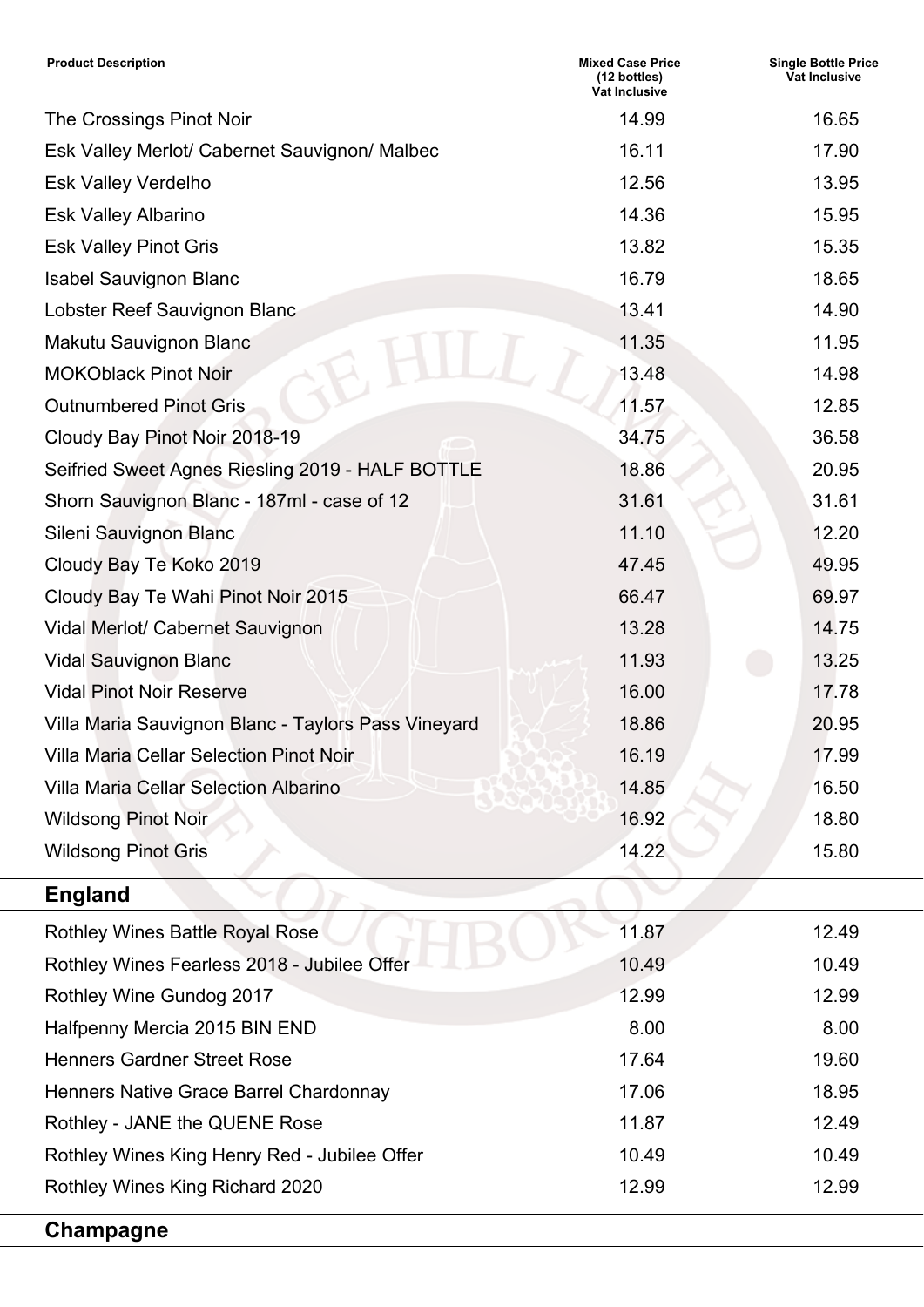| <b>Product Description</b>                        | <b>Mixed Case Price</b><br>(12 bottles)<br><b>Vat Inclusive</b> | <b>Single Bottle Price</b><br><b>Vat Inclusive</b> |
|---------------------------------------------------|-----------------------------------------------------------------|----------------------------------------------------|
| Ayala Rose Majeur                                 | 39.42                                                           | 42.85                                              |
| Ayala Brut Majeur - SPECIAL PRICE                 | 29.50                                                           | 29.50                                              |
| Chap Boudoiun BI de BI NV - Special Order         | 38.28                                                           | 38.28                                              |
| Bollinger Rose - gift box                         | 55.95                                                           | 55.95                                              |
| <b>Bollinger Special Cuvee NV - Special Price</b> | 49.95                                                           | 49.95                                              |
| Bollinger La Grand Annee Rose 2014                | 137.50                                                          | 137.50                                             |
| Bollinger Grande Annee 2012 - 14                  | 124.98                                                          | 124.98                                             |
| Louis Roederer Cristal 2014 - in gift box         | 255.00                                                          | 255.00                                             |
| Dom Perignon 2012 - box not available             | 165.00                                                          | 165.00                                             |
| Charles Gardet Prestige 2005/2006                 | 55.02                                                           | 59.80                                              |
| <b>Charles Gardet Rose Saignee 2008-2011</b>      | 55.02                                                           | 59.80                                              |
| <b>Gardet Brut Tradition</b>                      | 29.95                                                           | 29.95                                              |
| <b>Gardet Brut Tradition - Jeroboam 300cl</b>     | 198.95                                                          | 198.95                                             |
| <b>Gardet Brut Reserve 1er Cru</b>                | 34.69                                                           | 37.50                                              |
| <b>Gardet Brut Tradition - Half Bottle</b>        | 15.28                                                           | 16.98                                              |
| <b>Gardet Brut Tradition - Magnum</b>             | 53.95                                                           | 59.95                                              |
| Gardet Brut 1er Cru Blanc de Noir                 | 34.69                                                           | 37.50                                              |
| Gardet CUVEE 120 Ans - Magnum                     | 112.50                                                          | 125.00                                             |
| <b>Gardet Demi-Sec</b>                            | 30.15                                                           | 33.50                                              |
| Gardet CUVEE 120 Ans - BIN END                    | 44.50                                                           | 44.50                                              |
| Joseph Perrier Cuvee Royale Brut                  | 32.25                                                           | 33.95                                              |
| <b>Krug Grande Cuvee</b>                          | 169.00                                                          | 169.00                                             |
| <b>Laurent Perrier Rose</b>                       | 67.50                                                           | 67.50                                              |
| Louis Roederer Collection 242 NV Champagne        | 49.95                                                           | 49.95                                              |
| Moet et Chandon Brut Imperial - gift box          | 39.95                                                           | 39.95                                              |
| Moet & Ch Brut Imperial - 150cl MAG               | 89.50                                                           | 89.50                                              |
| Mini Moet 20cl                                    | 15.29                                                           | 15.29                                              |
| Moet VINTAGE 2008                                 | 51.02                                                           | 53.70                                              |
| Pol Roger Brut Rose 2015 - available mid June     | 95.60                                                           | 95.60                                              |
| Pol Roger Brut Reserve - gift box                 | 46.50                                                           | 48.95                                              |
| Pol Roger Vintage 2015 - SEE mid-June 2022        | 94.95                                                           | 94.95                                              |
| Pol Roger Pure [no 'dosage']                      | 55.00                                                           | 55.00                                              |
| Pol Roger Rich - Demi Sec                         | 42.66                                                           | 44.90                                              |
| Pol Roger Blanc de Blancs 2013 / 15               | 102.80                                                          | 102.80                                             |
| <b>Ruinart Rose - Second Skin</b>                 | 75.95                                                           | 75.95                                              |
| Ruinart 'R' Brut - gift box                       | 50.11                                                           | 52.75                                              |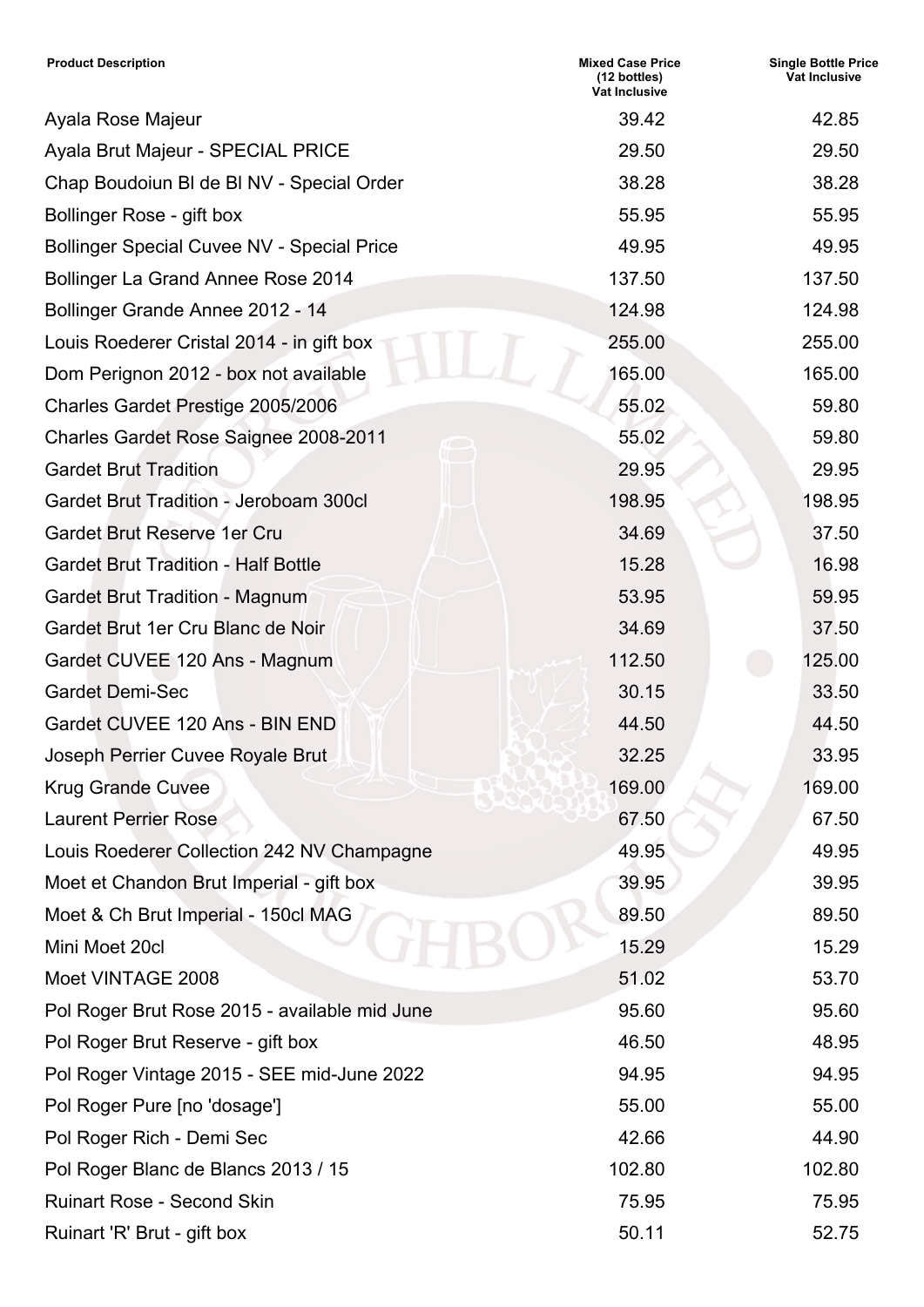| <b>Product Description</b>                       | <b>Mixed Case Price</b><br>(12 bottles)<br><b>Vat Inclusive</b> | <b>Single Bottle Price</b><br>Vat Inclusive |
|--------------------------------------------------|-----------------------------------------------------------------|---------------------------------------------|
| <b>Ruinart Blanc de Blancs - Second Skin</b>     | 66.48                                                           | 69.98                                       |
| Taittinger Brut Reserve - gift box               | 33.24                                                           | 34.99                                       |
| Taittinger Brut Reserve Magnum - SO              | 78.99                                                           | 78.99                                       |
| Tattinger Comte De Champagne Blanc des Blancs 06 | 120.00                                                          | 120.00                                      |
| Veuve Clicquot Yellow Label - gift box           | 46.98                                                           | 46.98                                       |
| Veuve Clicquot - HALF BOTTLE                     | 27.95                                                           | 27.95                                       |
| Pol Roger Cuvee Winston Churchill 2012           | 228.80                                                          | 228.80                                      |
| <b>Israel</b>                                    |                                                                 |                                             |
| Levant Argaman                                   | 12.95                                                           | 14.39                                       |
| <b>Levant Colombard</b>                          | 12.95                                                           | 14.39                                       |
| <b>Hungary</b>                                   |                                                                 |                                             |
| Kardos Vineyards Estate Dry Furmint              | 11.23                                                           | 12.48                                       |
| Romania                                          |                                                                 |                                             |
| <b>Umbrele Pinot Noir</b>                        | 8.09                                                            | 8.99                                        |
| <b>Umbrele Chardonnay</b>                        | 8.09                                                            | 8.99                                        |
| <b>Portuguese Wines</b>                          |                                                                 |                                             |
| Alianca Bairrada Reserva Tinto                   | 8.18                                                            | 8.99                                        |
| <b>Duas Quintas Tinto</b>                        | 13.94                                                           | 15.49                                       |
| Duas Quintas Branco                              | 13.94                                                           | 15.49                                       |
| Evaristo Vinho Regional Tinto - Lisboa           | 9.36                                                            | 10.40                                       |
| Casa Ferreirinha, Planalto Douro Blanco          | 10.62                                                           | 11.80                                       |
| Quinta da Costa do Pinhao, Gradual - NEW         | 17.37                                                           | 19.30                                       |
| Cota 700 - Dao - was named Pinha                 | 10.76                                                           | 11.95                                       |
| Bacalhoa Moscatel de Setubal                     | 11.93                                                           | 13.25                                       |
| <b>Terra d'Alter Telhas Tinto</b>                | 26.96                                                           | 29.95                                       |
| <b>Terra d'Alter Telhas Branco</b>               | 26.96                                                           | 29.95                                       |
| Terra d'Alter ALF Alfrocheiro                    | 12.04                                                           | 13.38                                       |
| Terra d'Alter AB Alicante Bouschet               | 12.04                                                           | 13.38                                       |
| Terra d'Alter Tinto Reserva                      | 16.56                                                           | 18.40                                       |
| Terra d'Alter TN Touriga Nacional                | 12.98                                                           | 12.98                                       |
| Terra d'Alter Branco Reserva                     | 16.56                                                           | 18.40                                       |
| Vila Nova Loureiro - Vinho Verde                 | 9.81                                                            | 10.90                                       |
| <b>Austria</b>                                   |                                                                 |                                             |